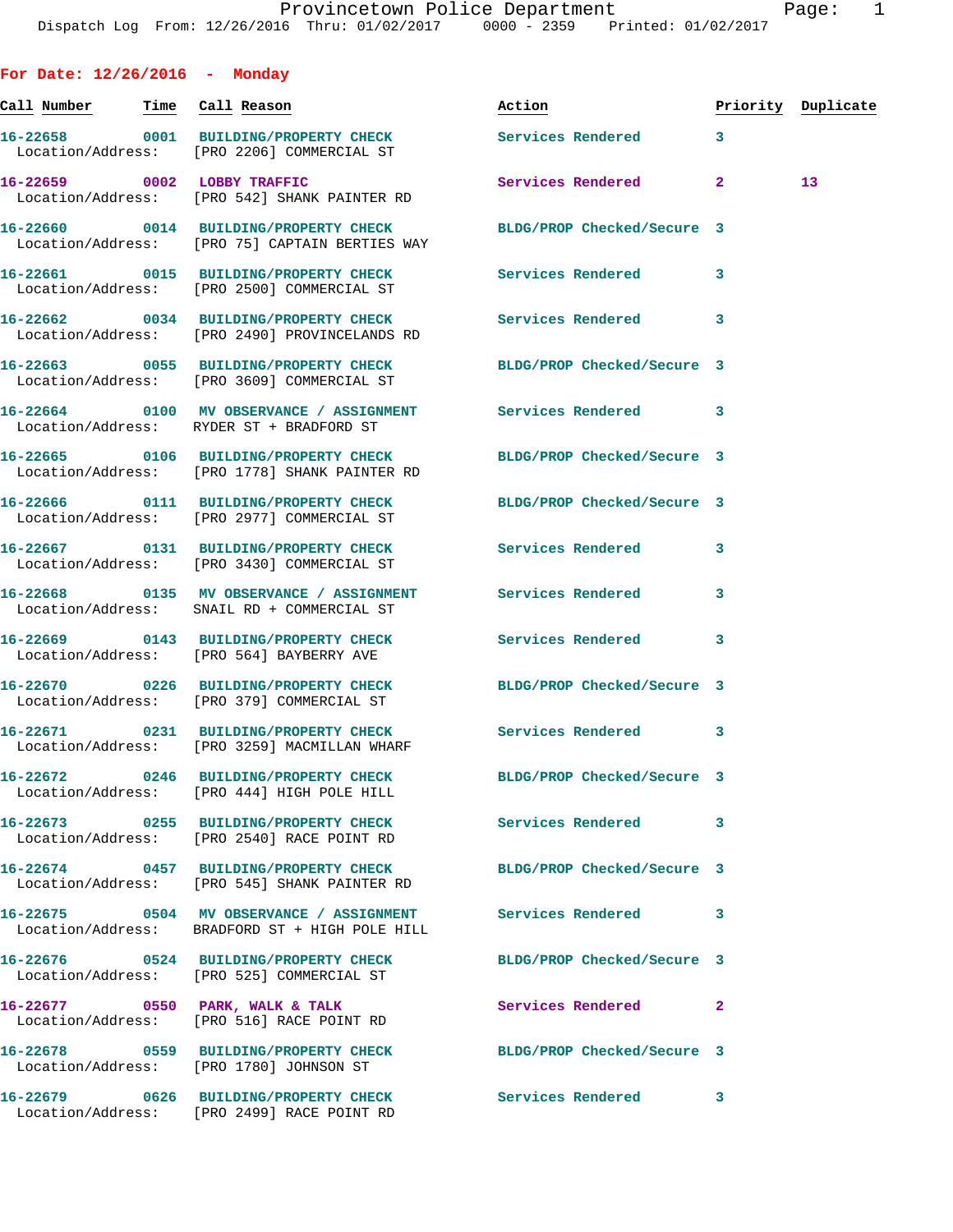|                                      | Provincetown Police Department<br>Dispatch Log From: 12/26/2016 Thru: 01/02/2017 0000 - 2359 Printed: 01/02/2017 |                            |                |
|--------------------------------------|------------------------------------------------------------------------------------------------------------------|----------------------------|----------------|
|                                      | 16-22680 0733 BUILDING/PROPERTY CHECK<br>Location/Address: [PRO 1638] COMMERCIAL ST                              | Services Rendered          | 3              |
|                                      | 16-22681 0737 BUILDING/PROPERTY CHECK<br>Location/Address: [PRO 526] RYDER ST EXT                                | Services Rendered          | 3              |
|                                      | 16-22682 0750 BUILDING/PROPERTY CHECK<br>Location/Address: [PRO 2483] COMMERCIAL ST                              | <b>Services Rendered</b>   | 3              |
|                                      | 16-22683 0806 MV OBSERVANCE / ASSIGNMENT Services Rendered<br>Location/Address: [PRO 3430] COMMERCIAL ST         |                            | 3              |
|                                      | 16-22684 0819 MV OBSERVANCE / ASSIGNMENT<br>Location/Address: BRADFORD ST + STANDISH ST                          | <b>Services Rendered</b>   | 3              |
|                                      | 16-22685 0848 ASSIST AGENCY / WATER DEPT<br>Location/Address: [PRO 1731] SCHUELER BLVD                           | Taken/Referred to Other    | 3              |
|                                      | 16-22686 1004 BUILDING/PROPERTY CHECK<br>Location/Address: [PRO 186] COMMERCIAL ST                               | <b>Services Rendered</b>   | 3              |
|                                      | 16-22687 1020 ALARM - GENERAL<br>Location/Address: [PRO 2576] COMMERCIAL ST                                      | <b>False Alarm</b>         | 1              |
|                                      | 16-22688 1109 FIRST AID/BANDAGE<br>Location/Address: [PRO 2144] CONWELL ST                                       | Services Rendered          | 1              |
|                                      | 16-22689 1157 BUILDING/PROPERTY CHECK<br>Location/Address: [PRO 530] SHANK PAINTER RD                            | <b>Services Rendered</b>   | 3              |
|                                      | 16-22690 1231 DOCTOR-ORDERED TRANSPORT<br>Location/Address: [PRO 440] HARRY KEMP WAY                             | Transported to Hospital    | 1              |
| Location/Address: [PRO 3440] ROUTE 6 | 16-22691 1240 MV OBSERVANCE / ASSIGNMENT Services Rendered                                                       |                            | 3              |
|                                      | 16-22692 1241 LOST LICENSE/CREDIT CARD<br>Location/Address: [PRO 542] SHANK PAINTER RD                           | <b>Services Rendered</b>   | 3              |
|                                      | 16-22694 1316 PARK, WALK & TALK<br>Location/Address: [PRO 105] COMMERCIAL ST                                     | Services Rendered          | $\overline{a}$ |
| 16-22695 1420 MV TAGGED              | Location/Address: [PRO 2562] COMMERCIAL ST                                                                       | Services Rendered          |                |
|                                      | 16-22696 1527 PARK, WALK & TALK<br>Location/Address: [PRO 105] COMMERCIAL ST                                     | Services Rendered          | 2              |
| 16-22697 1642 BEACONS FLASHING       | Location/Address: [PRO 3430] COMMERCIAL ST                                                                       | Taken/Referred to Other    | $\mathbf{2}$   |
| 16-22698 1655 MV DISABLED            | Location/Address: [PRO 526] RYDER ST EXT                                                                         | Services Rendered          | $\mathbf{2}$   |
|                                      | 16-22699 1700 BUILDING/PROPERTY CHECK<br>Location/Address: [PRO 146] COMMERCIAL ST                               | BLDG/PROP Checked/Secure 3 |                |
|                                      | 16-22700 1932 BUILDING/PROPERTY CHECK<br>Location/Address: [PRO 934] FRANKLIN ST                                 | BLDG/PROP Checked/Secure 3 |                |
|                                      | 16-22701 1941 BUILDING/PROPERTY CHECK BLDG/PROP Checked/Secure 3<br>Location/Address: [PRO 444] HIGH POLE HILL   |                            |                |
| 16-22702 2049 MV HIT & RUN           | Location/Address: [PRO 2931] COMMERCIAL ST                                                                       | Services Rendered          | 2              |
|                                      | 16-22704 2113 BUILDING/PROPERTY CHECK<br>Location/Address: [PRO 2493] BRADFORD ST                                | BLDG/PROP Checked/Secure 3 |                |

**16-22703 2116 ASSIST AGENCY / MUTUAL AID Taken/Referred to Other 3** 

Location/Address: [PRO 2521] ROUTE 6

Page:  $2 \nvert$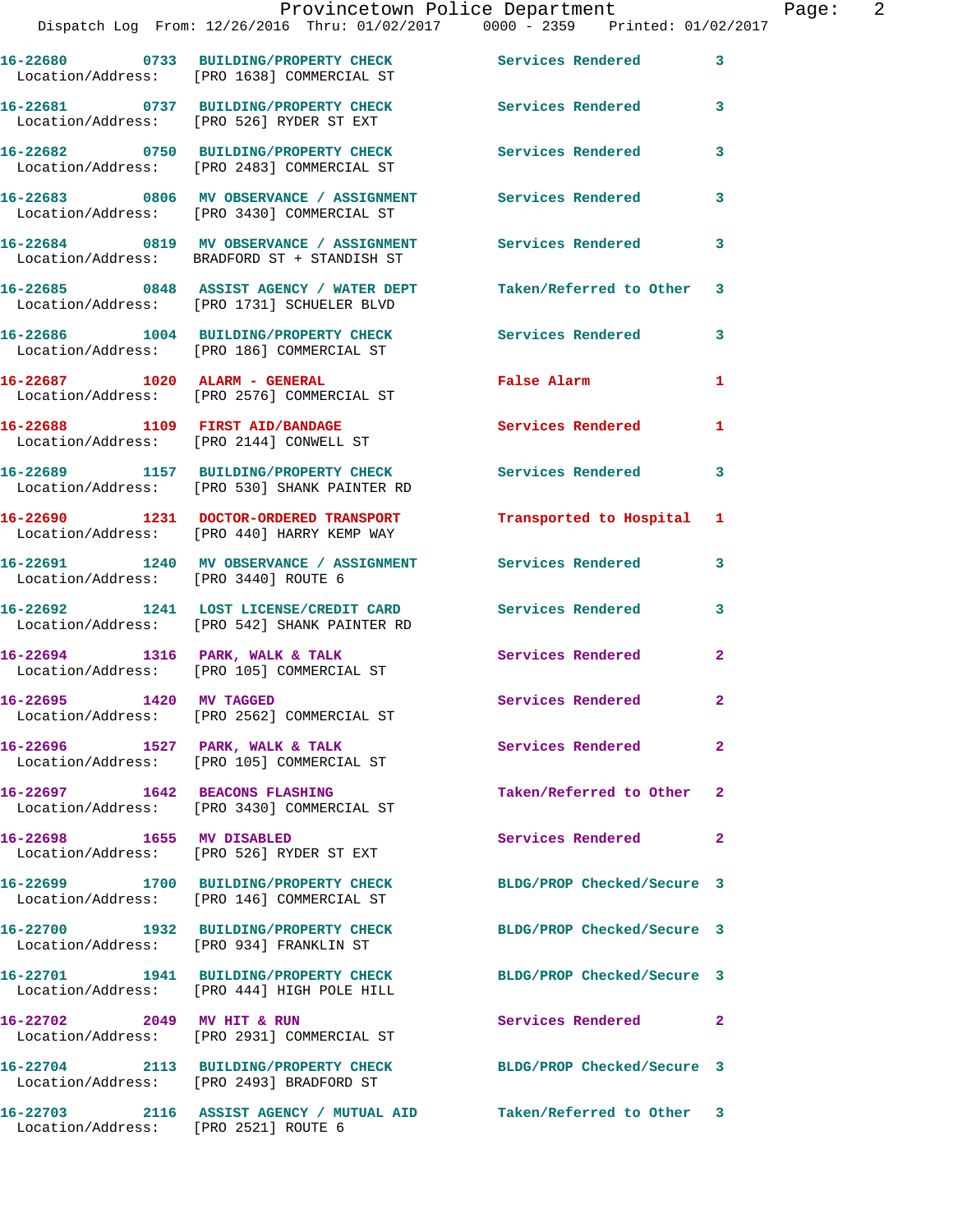|                                        |                                                                                                                   | Provincetown Police Department |    | Page: | $\overline{3}$ |
|----------------------------------------|-------------------------------------------------------------------------------------------------------------------|--------------------------------|----|-------|----------------|
|                                        | Dispatch Log From: 12/26/2016 Thru: 01/02/2017 0000 - 2359 Printed: 01/02/2017                                    |                                |    |       |                |
|                                        | 16-22705 2321 BUILDING/PROPERTY CHECK BLDG/PROP Checked/Secure 3<br>Location/Address: [PRO 1778] SHANK PAINTER RD |                                |    |       |                |
|                                        | 16-22706 2327 BUILDING/PROPERTY CHECK BLDG/PROP Checked/Secure 3<br>Location/Address: [PRO 519] RACE POINT RD     |                                |    |       |                |
|                                        | 16-22707 2351 BUILDING/PROPERTY CHECK BLDG/PROP Checked/Secure 3<br>Location/Address: [PRO 1989] COMMERCIAL ST    |                                |    |       |                |
| For Date: $12/27/2016$ - Tuesday       |                                                                                                                   |                                |    |       |                |
|                                        | 16-22708 0001 BUILDING/PROPERTY CHECK Services Rendered 3<br>Location/Address: [PRO 3259] MACMILLAN WHARF         |                                |    |       |                |
|                                        | 16-22709 0001 LOBBY TRAFFIC<br>Location/Address: [PRO 542] SHANK PAINTER RD                                       | Services Rendered 2            |    | 18    |                |
|                                        | 16-22710 0010 BUILDING/PROPERTY CHECK Services Rendered 3<br>Location/Address: [PRO 530] SHANK PAINTER RD         |                                |    |       |                |
| Location/Address: [PRO 554] TREMONT ST | 16-22711 0013 BUILDING/PROPERTY CHECK BLDG/PROP Checked/Secure 3                                                  |                                |    |       |                |
|                                        | 16-22712 0016 MV OBSERVANCE / ASSIGNMENT No Action Required 3<br>Location/Address: [PRO 94] BRADFORD ST           |                                |    |       |                |
|                                        | 16-22713 0033 BUILDING/PROPERTY CHECK BLDG/PROP Checked/Secure 3<br>Location/Address: [PRO 1638] COMMERCIAL ST    |                                |    |       |                |
| 16-22714 0044 BAR CHECK                | Location/Address: [PRO 3443] COMMERCIAL ST                                                                        | No Action Required 2           |    |       |                |
|                                        | 16-22715 0046 PAST ASSAULT<br>Location/Address: [PRO 3670] SHANK PAINTER RD                                       | Services Rendered 1            |    |       |                |
|                                        | 16-22717 0153 MV OBSERVANCE / ASSIGNMENT No Action Required                                                       |                                | 3  |       |                |
| Location/Address: SHANK PAINTER RD     | 16-22718 0156 MEDICAL EMERGENCY                                                                                   | Taken/Referred to Other 1      |    |       |                |
|                                        | Location/Address: [PRO 223] COMMERCIAL ST<br>16-22720 0246 MV OBSERVANCE / ASSIGNMENT Services Rendered 3         |                                |    |       |                |
|                                        | Location/Address: BRADFORD ST + STANDISH ST<br>16-22721 0425 MV OBSERVANCE / ASSIGNMENT Services Rendered         |                                | -3 |       |                |
| Location/Address: [PRO 3440] ROUTE 6   | 16-22722 0455 BUILDING/PROPERTY CHECK BLDG/PROP Checked/Secure 3                                                  |                                |    |       |                |
| Location/Address: [PRO 413] CONWELL ST |                                                                                                                   |                                |    |       |                |
|                                        | 16-22723 0510 BUILDING/PROPERTY CHECK<br>Location/Address: [PRO 2206] COMMERCIAL ST                               | Services Rendered              | 3  |       |                |
|                                        | 16-22724 0511 MV OBSERVANCE / ASSIGNMENT<br>Location/Address: PROVINCELANDS RD + BRADFORD ST EXT                  | Services Rendered              | 3  |       |                |
|                                        | 16-22725 0537 BUILDING/PROPERTY CHECK<br>Location/Address: [PRO 3430] COMMERCIAL ST                               | Services Rendered              | 3  |       |                |
|                                        | 16-22726 0549 BUILDING/PROPERTY CHECK Services Rendered<br>Location/Address: [PRO 526] RYDER ST EXT               |                                | 3  |       |                |
| Location/Address: [PRO 2519] ROUTE 6   | 16-22727 0603 MV OBSERVANCE / ASSIGNMENT Services Rendered                                                        |                                | 3  |       |                |
| Location/Address: [PRO 3222] ALDEN ST  | 16-22728 0745 ALARM - FIRE/TESTING Services Rendered 1                                                            |                                |    |       |                |

**16-22729 0747 FOLLOW UP Services Rendered 2**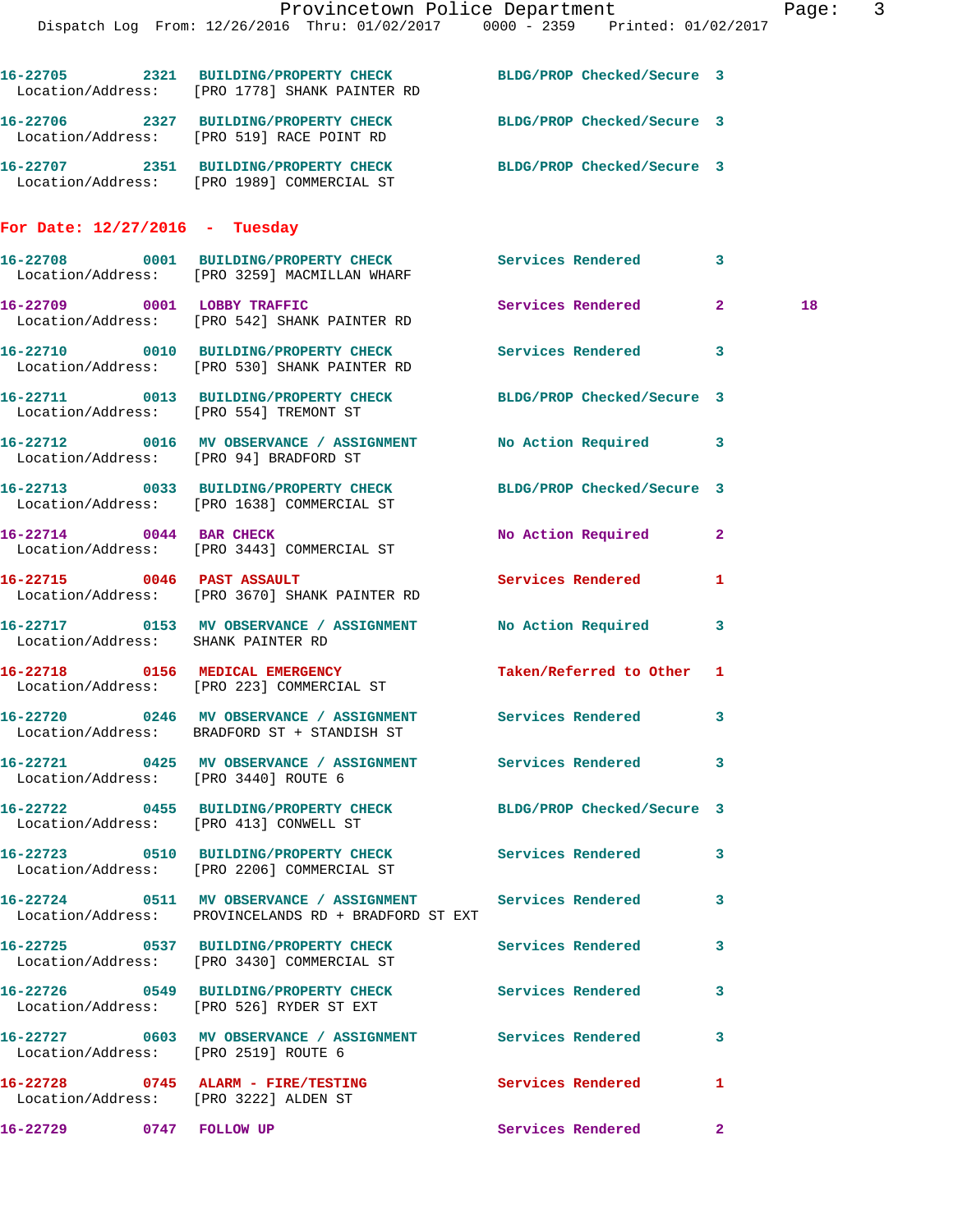|                                                               | Dispatch Log From: 12/26/2016 Thru: 01/02/2017 0000 - 2359 Printed: 01/02/2017                               | Provincetown Police Department | Page: 4      |
|---------------------------------------------------------------|--------------------------------------------------------------------------------------------------------------|--------------------------------|--------------|
|                                                               | Location/Address: [PRO 542] SHANK PAINTER RD                                                                 |                                |              |
|                                                               | 16-22730 0837 MV OBSERVANCE / ASSIGNMENT No Action Required 3<br>Location/Address: [PRO 2521] ROUTE 6        |                                |              |
|                                                               | 16-22731 0910 MV OBSERVANCE / ASSIGNMENT<br>Location/Address: BRADFORD ST + STANDISH ST                      | No Action Required 3           |              |
|                                                               | 16-22732 0913 MEDICAL EMERGENCY<br>Location/Address: [PRO 3222] ALDEN ST                                     | Transported to Hospital 1      |              |
|                                                               | 16-22735 0930 BUILDING/PROPERTY CHECK Services Rendered 3<br>Location/Address: [PRO 3259] MACMILLAN WHARF    |                                |              |
|                                                               | 16-22734 0934 BUILDING/PROPERTY CHECK<br>Location/Address: [PRO 2898] JEROME SMITH RD                        | BLDG/PROP Checked/Secure 3     |              |
|                                                               | 16-22736 0953 BUILDING/PROPERTY CHECK Services Rendered 3<br>Location/Address: [PRO 2483] COMMERCIAL ST      |                                |              |
|                                                               | 16-22737 0959 BUILDING/PROPERTY CHECK Services Rendered 3<br>Location/Address: [PRO 2490] PROVINCELANDS RD   |                                |              |
|                                                               | 16-22738 1013 BUILDING/PROPERTY CHECK<br>Location/Address: [PRO 2499] RACE POINT RD                          | BLDG/PROP Checked/Secure 3     |              |
|                                                               | 16-22739 1028 BUILDING/PROPERTY CHECK BLDG/PROP Checked/Secure 3<br>Location/Address: [PRO 2494] BRADFORD ST |                                |              |
|                                                               | 16-22740 1028 BUILDING/PROPERTY CHECK<br>Location/Address: [PRO 2540] RACE POINT RD                          | BLDG/PROP Checked/Secure 3     |              |
| 16-22741 1044 FID/FINGERPRINTS                                | Location/Address: [PRO 542] SHANK PAINTER RD                                                                 | Services Rendered 3            |              |
|                                                               | 16-22742 1047 MEDICAL EMERGENCY<br>Location/Address: [PRO 1103] SHIPS WAY RD                                 | Transported to Hospital 1      |              |
| 16-22743 1113 911 MISDIAL                                     | Location/Address: [PRO 515] RACE POINT RD                                                                    | Services Rendered              | $\mathbf{3}$ |
| Location/Address:                                             | 16-22745 1216 ALARM SYSTEM TESTING<br>SHANK PAINTER RD                                                       | Services Rendered 3            |              |
| Location/Address: [PRO 2513] ROUTE 6                          | 16-22746 1227 MV OBSERVANCE / ASSIGNMENT Services Rendered 3                                                 |                                |              |
| Location/Address: ROUTE 6 + SNAIL RD                          | 16-22747 1328 MV OBSERVANCE / ASSIGNMENT Services Rendered 3                                                 |                                |              |
|                                                               | 16-22749 1330 BUILDING/PROPERTY CHECK Services Rendered 3<br>Location/Address: [PRO 2481] TREMONT ST         |                                |              |
| 16-22748 1333 MV STOP<br>Location/Address: [PRO 2513] ROUTE 6 |                                                                                                              | VERBAL WARNING 3               |              |
| 16-22750 1340 MV STOP                                         | Location/Address: [PRO 2513] ROUTE 6                                                                         | VERBAL WARNING 3               |              |
| Location: RACE POINT ROAD                                     | 16-22752 1345 MV OBSERVANCE / ASSIGNMENT Services Rendered 3                                                 |                                |              |
| 16-22751 1348 MV STOP                                         | Location/Address: [PRO 2518] ROUTE 6                                                                         | VERBAL WARNING 3               |              |
|                                                               | 16-22753 1441 MV DISABLED<br>Location/Address: [PRO 242] COMMERCIAL ST                                       | Services Rendered 3            |              |
|                                                               | 16-22754 1502 MV OBSERVANCE / ASSIGNMENT Services Rendered 3<br>Location/Address: [PRO 1225] COMMERCIAL ST   |                                |              |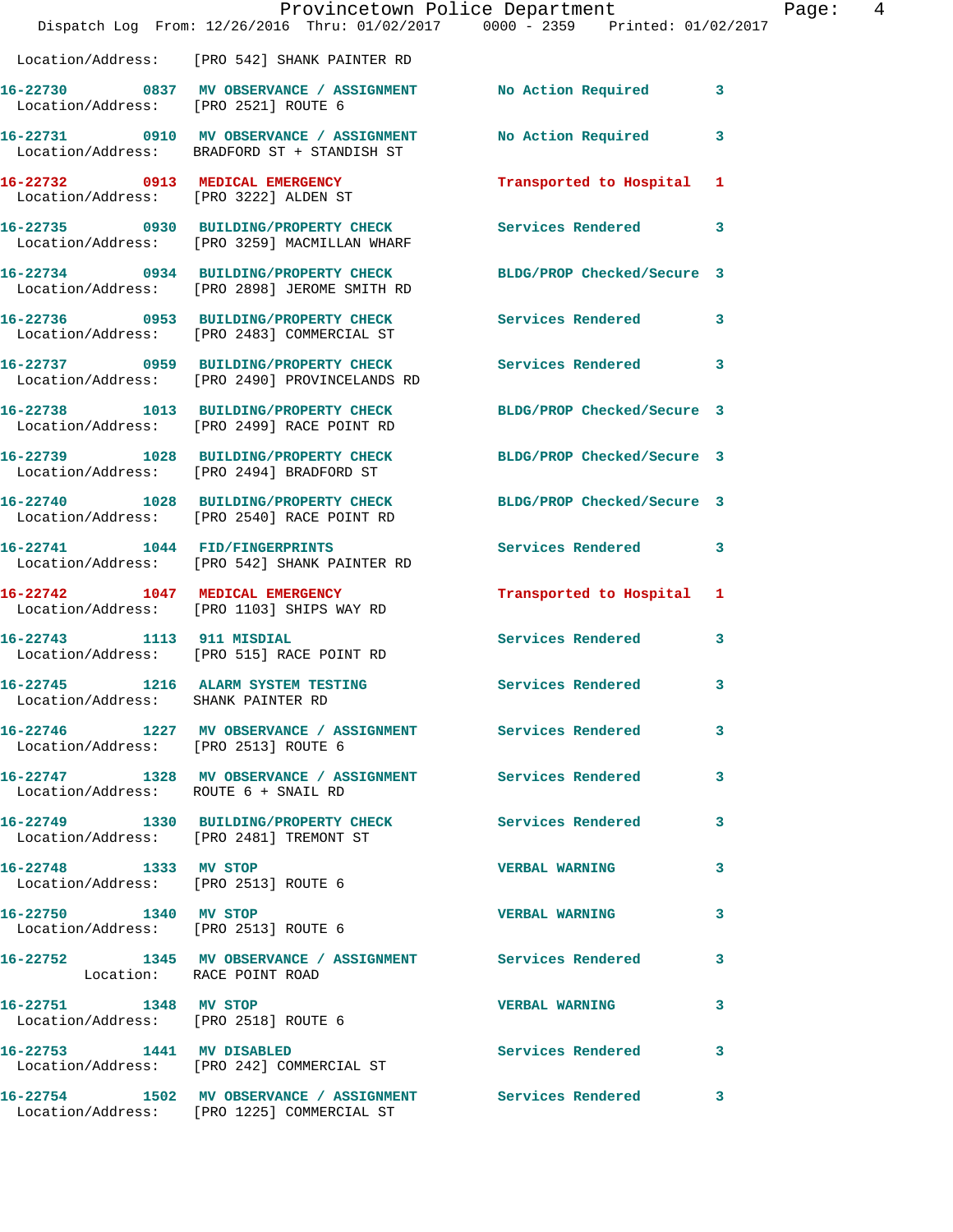|                                                          | Dispatch Log From: 12/26/2016 Thru: 01/02/2017 0000 - 2359 Printed: 01/02/2017                                    | Provincetown Police Department |              | Page: 5 |  |
|----------------------------------------------------------|-------------------------------------------------------------------------------------------------------------------|--------------------------------|--------------|---------|--|
|                                                          | 16-22755 1523 FOLLOW UP<br>Location/Address: [PRO 2931] COMMERCIAL ST                                             | <b>Unfounded</b>               | $\mathbf{2}$ |         |  |
|                                                          | 16-22756 1556 MV VANDALISM/PAST OCCURED Services Rendered<br>Location/Address: [PRO 542] SHANK PAINTER RD         |                                | $\mathbf{2}$ |         |  |
|                                                          | 16-22757 1602 MV ACCIDENT/MINOR<br>Location/Address: [PRO 2052] COMMERCIAL ST                                     | Services Rendered              | 1            |         |  |
| 16-22758 1646 MV STOP                                    | Location/Address: HOWLAND ST + BRADFORD ST                                                                        | <b>VERBAL WARNING</b>          | 3            |         |  |
|                                                          | 16-22759 1703 ALARM - FIRE<br>Location/Address: [PRO 1780] JOHNSON ST                                             | No Action Required 1           |              |         |  |
| 16-22760 1722 MV STOP<br>Location/Address: COMMERCIAL ST |                                                                                                                   | <b>VERBAL WARNING</b>          | 3            |         |  |
|                                                          | 16-22761 1757 PARK, WALK & TALK Services Rendered<br>Location/Address: [PRO 182] COMMERCIAL ST                    |                                | $\mathbf{2}$ |         |  |
|                                                          | 16-22762 1850 BUILDING/PROPERTY CHECK BLDG/PROP Checked/Secure 3<br>Location/Address: [PRO 934] FRANKLIN ST       |                                |              |         |  |
| Location/Address: [PRO 2513] ROUTE 6                     | 16-22763 2001 HAZARDS/NO LIGHTS Taken/Referred to Other 2                                                         |                                |              |         |  |
| For Date: $12/28/2016$ - Wednesday                       |                                                                                                                   |                                |              |         |  |
|                                                          | 16-22765 0001 LOBBY TRAFFIC<br>Location/Address: [PRO 542] SHANK PAINTER RD                                       | Services Rendered 2            |              | 6       |  |
|                                                          | 16-22766 0007 BUILDING/PROPERTY CHECK<br>Location/Address: [PRO 2483] COMMERCIAL ST                               | <b>Services Rendered</b>       | 3            |         |  |
|                                                          | 16-22767 0012 BUILDING/PROPERTY CHECK Services Rendered<br>Location/Address: [PRO 2490] PROVINCELANDS RD          |                                | $\mathbf{3}$ |         |  |
|                                                          | 16-22768 0028 MV OBSERVANCE / ASSIGNMENT Services Rendered<br>Location/Address: [PRO 2489] BRADFORD ST            |                                | 3            |         |  |
|                                                          | 16-22769 0034 BUILDING/PROPERTY CHECK<br>Location/Address: [PRO 3296] SHANK PAINTER RD                            | BLDG/PROP Checked/Secure 3     |              |         |  |
|                                                          | 16-22770 0040 BUILDING/PROPERTY CHECK BLDG/PROP Checked/Secure 3<br>Location/Address: [PRO 1778] SHANK PAINTER RD |                                |              |         |  |
|                                                          | 16-22771 0041 BUILDING/PROPERTY CHECK<br>Location/Address: [PRO 545] SHANK PAINTER RD                             | BLDG/PROP Checked/Secure 3     |              |         |  |
|                                                          | 16-22772 0047 BUILDING/PROPERTY CHECK BLDG/PROP Checked/Secure 3<br>Location/Address: [PRO 934] FRANKLIN ST       |                                |              |         |  |
|                                                          | 16-22773 0100 MV OBSERVANCE / ASSIGNMENT No Action Required 3<br>Location/Address: [PRO 595] BRADFORD ST          |                                |              |         |  |
|                                                          | 16-22774 0145 BUILDING/PROPERTY CHECK BLDG/PROP Checked/Secure 3<br>Location/Address: [PRO 3430] COMMERCIAL ST    |                                |              |         |  |
|                                                          | 16-22775 0204 MV OBSERVANCE / ASSIGNMENT No Action Required 3<br>Location/Address: [PRO 106] COMMERCIAL ST        |                                |              |         |  |
|                                                          | 16-22776 0231 MEDICAL EMERGENCY<br>Location/Address: [PRO 1150] WILLOW DR                                         | Transported to Hospital 1      |              |         |  |
|                                                          | 16-22778 0409 BUILDING/PROPERTY CHECK BLDG/PROP Checked/Secure 3                                                  |                                |              |         |  |

Location/Address: [PRO 3259] MACMILLAN WHARF

**16-22779 0427 BUILDING/PROPERTY CHECK BLDG/PROP Checked/Secure 3**  Location/Address: [PRO 447] JEROME SMITH RD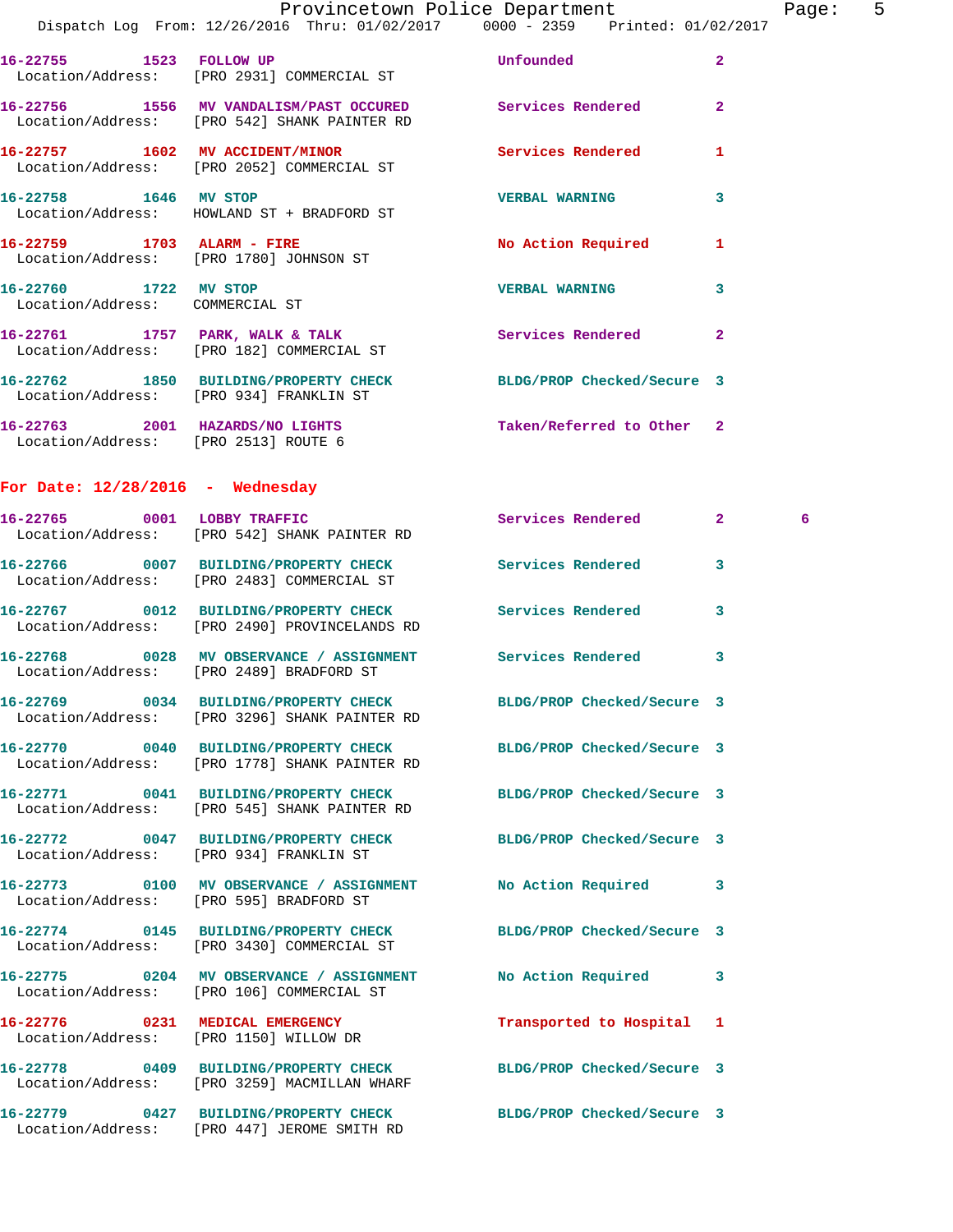|                                      | 16-22781 0522 MV OBSERVANCE / ASSIGNMENT Services Rendered<br>Location/Address: [PRO 2489] BRADFORD ST              |                            | 3                       |   |
|--------------------------------------|---------------------------------------------------------------------------------------------------------------------|----------------------------|-------------------------|---|
|                                      | 16-22780 0527 BUILDING/PROPERTY CHECK BLDG/PROP Checked/Secure 3<br>Location/Address: [PRO 2898] JEROME SMITH RD    |                            |                         |   |
|                                      | 16-22782 0532 MV OBSERVANCE / ASSIGNMENT No Action Required<br>Location/Address: SHANK PAINTER RD + JEROME SMITH RD |                            | 3                       |   |
|                                      | 16-22783 0558 BUILDING/PROPERTY CHECK<br>Location/Address: [PRO 3430] COMMERCIAL ST                                 | Services Rendered          | 3                       |   |
| Location/Address: [PRO 2754] ROUTE 6 | 16-22784 0759 ASSIST AGENCY/TRURO PD-ACO Services Rendered                                                          |                            | 3 <sup>1</sup>          | 1 |
|                                      | 16-22785 0804 BUILDING/PROPERTY CHECK<br>Location/Address: [PRO 1638] COMMERCIAL ST                                 | BLDG/PROP Checked/Secure 3 |                         |   |
|                                      | 16-22786 0842 BUILDING/PROPERTY CHECK BLDG/PROP Checked/Secure 3<br>Location/Address: [PRO 2540] RACE POINT RD      |                            |                         |   |
| Location/Address: [PRO 2513] ROUTE 6 | 16-22787 0851 MV OBSERVANCE / ASSIGNMENT Services Rendered                                                          |                            | 3                       |   |
| 16-22788 0903 ALARM - WORK           | Location/Address: [PRO 569] WINSLOW ST                                                                              | Services Rendered          | 1                       |   |
|                                      | 16-22789 0907 MV COMPLAINT<br>Location/Address: [PRO 1315] COMMERCIAL ST                                            | No Action Required         | $\mathbf{2}$            |   |
|                                      | 16-22790 0907 BUILDING/PROPERTY CHECK<br>Location/Address: [PRO 3259] MACMILLAN WHARF                               | Services Rendered          | 3                       |   |
|                                      | 16-22791 0934 BUILDING/PROPERTY CHECK<br>Location/Address: [PRO 2483] COMMERCIAL ST                                 | Services Rendered          | 3                       |   |
|                                      | 16-22792 0938 BUILDING/PROPERTY CHECK Services Rendered<br>Location/Address: [PRO 564] BAYBERRY AVE                 |                            | 3                       |   |
|                                      | 16-22793 0954 MV OBSERVANCE / ASSIGNMENT Services Rendered<br>Location/Address: [PRO 2977] COMMERCIAL ST            |                            | 3                       |   |
|                                      | 16-22794 1117 BUILDING/PROPERTY CHECK<br>Location/Address: [PRO 934] FRANKLIN ST                                    | BLDG/PROP Checked/Secure 3 |                         |   |
| 16-22795 1126 FOLLOW UP              | Location/Address: [PRO 542] SHANK PAINTER RD                                                                        | Services Rendered          | $\mathbf{2}$            |   |
| $16 - 22796$ 1154 D.O.T.             | Location/Address: [PRO 3222] ALDEN ST                                                                               | Transported to Hospital 1  |                         |   |
|                                      | 16-22798 1233 ALARM - GENERAL<br>Location/Address: [PRO 454] WASHINGTON AVE                                         | BLDG/PROP Checked/Secure 1 | $\overline{\mathbf{4}}$ |   |
| 16-22799 1234 ALARM - FIRE           | Location/Address: [PRO 367] COMMERCIAL ST                                                                           | <b>No Action Required</b>  | 1                       |   |
| 16-22800 1236 SMELL OF GAS           | Location/Address: [PRO 1886] BRADFORD ST                                                                            | Services Rendered          | $\overline{a}$          |   |
|                                      | 16-22802 1354 MV OBSERVANCE / ASSIGNMENT Services Rendered<br>Location/Address: [PRO 3430] COMMERCIAL ST            |                            | 3                       |   |
|                                      | 16-22803 1400 FIRE, STRUCTURE<br>Location/Address: [PRO 3010] COMMERCIAL ST                                         | Extinguished               | 1                       |   |
|                                      | 16-22804 1424 ASSAULT/PAST OCCURED<br>Location/Address: [PRO 542] SHANK PAINTER RD                                  | SPOKEN TO                  | 1                       |   |
| 16-22805 1457 COMPLAINT              |                                                                                                                     | SPOKEN TO                  | 3                       |   |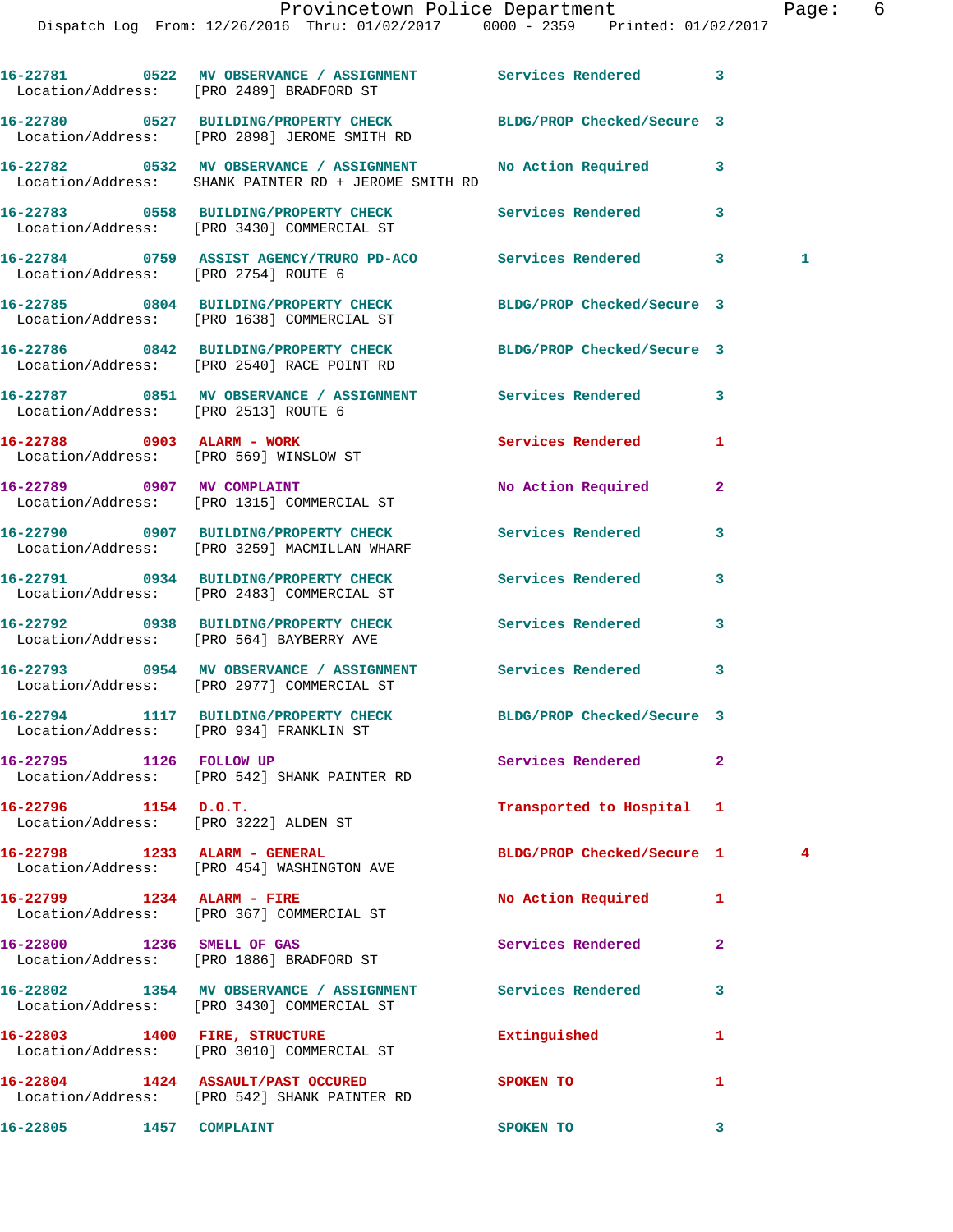|                                      | Dispatch Log From: 12/26/2016 Thru: 01/02/2017 0000 - 2359 Printed: 01/02/2017                                    | Provincetown Police Department The Page: |              | 7 |
|--------------------------------------|-------------------------------------------------------------------------------------------------------------------|------------------------------------------|--------------|---|
|                                      | Location/Address: [PRO 916] FISHBURN CT                                                                           |                                          |              |   |
|                                      | 16-22806 1514 PARK, WALK & TALK Services Rendered 2<br>Location/Address: [PRO 175] COMMERCIAL ST                  |                                          |              |   |
|                                      | 16-22807 1559 BUILDING/PROPERTY CHECK BLDG/PROP Checked/Secure 3<br>Location/Address: [PRO 526] RYDER ST EXT      |                                          |              |   |
|                                      | 16-22808 1559 BUILDING/PROPERTY CHECK BLDG/PROP Checked/Secure 3<br>Location/Address: [PRO 2206] COMMERCIAL ST    |                                          |              |   |
| 16-22809 1625 MV STOP                | Location/Address: [PRO 2521] ROUTE 6                                                                              | <b>VERBAL WARNING</b>                    | 3            |   |
| 16-22810 1637 THEFT                  | Location/Address: [PRO 3000] COMMERCIAL ST                                                                        | FOLLOW UP                                | $\mathbf{2}$ |   |
|                                      | 16-22811 1748 MV OBSERVANCE / ASSIGNMENT Services Rendered<br>Location/Address: HIGH POLE HL + BRADFORD ST        |                                          | 3            |   |
| Location/Address: [PRO 3287] ROUTE 6 | 16-22812 1837 BUILDING/PROPERTY CHECK BLDG/PROP Checked/Secure 3                                                  |                                          |              |   |
|                                      | 16-22813 1843 BUILDING/PROPERTY CHECK BLDG/PROP Checked/Secure 3<br>Location/Address: [PRO 1778] SHANK PAINTER RD |                                          |              |   |
| Location/Address: [PRO 3440] ROUTE 6 | 16-22814 1925 MV OBSERVANCE / ASSIGNMENT Services Rendered 3                                                      |                                          |              |   |
| Location/Address: [PRO 521] ROUTE 6  | 16-22815 2001 BUILDING/PROPERTY CHECK BLDG/PROP Checked/Secure 3                                                  |                                          |              |   |
|                                      | 16-22816 2024 BUILDING/PROPERTY CHECK BLDG/PROP Checked/Secure 3<br>Location/Address: [PRO 182] COMMERCIAL ST     |                                          |              |   |
|                                      | 16-22818 2114 BUILDING/PROPERTY CHECK BLDG/PROP Checked/Secure 3<br>Location/Address: [PRO 3259] MACMILLAN WHARF  |                                          |              |   |
|                                      | 16-22821 2358 BUILDING/PROPERTY CHECK Services Rendered 3<br>Location/Address: [PRO 2490] PROVINCELANDS RD        |                                          |              |   |
| For Date: $12/29/2016$ - Thursday    |                                                                                                                   |                                          |              |   |
|                                      | 16-22819 0000 LOBBY TRAFFIC<br>Location/Address: [PRO 542] SHANK PAINTER RD                                       | Services Rendered 2                      | 18           |   |
|                                      | 16-22820 0001 BUILDING/PROPERTY CHECK BLDG/PROP Checked/Secure 3<br>Location/Address: [PRO 444] HIGH POLE HILL    |                                          |              |   |
|                                      | 16-22822 0028 BUILDING/PROPERTY CHECK Services Rendered<br>Location/Address: [PRO 3430] COMMERCIAL ST             |                                          | 3            |   |
|                                      | 16-22823 0030 BUILDING/PROPERTY CHECK Services Rendered<br>Location/Address: [PRO 2977] COMMERCIAL ST             |                                          | 3            |   |
|                                      | 16-22825 0116 MV OBSERVANCE / ASSIGNMENT Services Rendered<br>Location/Address: [PRO 2489] BRADFORD ST            |                                          | 3            |   |
|                                      | 16-22824 0121 MV OBSERVANCE / ASSIGNMENT<br>Location/Address: [PRO 595] BRADFORD ST                               | No Action Required                       | 3            |   |
| Location/Address: [PRO 2521] ROUTE 6 | 16-22826 0216 MV OBSERVANCE / ASSIGNMENT Services Rendered                                                        |                                          | 3            |   |
| 16-22827 0244 MV STOP                | Location/Address: COMMERCIAL ST + STANDISH ST                                                                     | <b>VERBAL WARNING</b>                    | 3            |   |
|                                      | 16-22828 0347 BUILDING/PROPERTY CHECK BLDG/PROP Checked/Secure 3<br>Location/Address: [PRO 1989] COMMERCIAL ST    |                                          |              |   |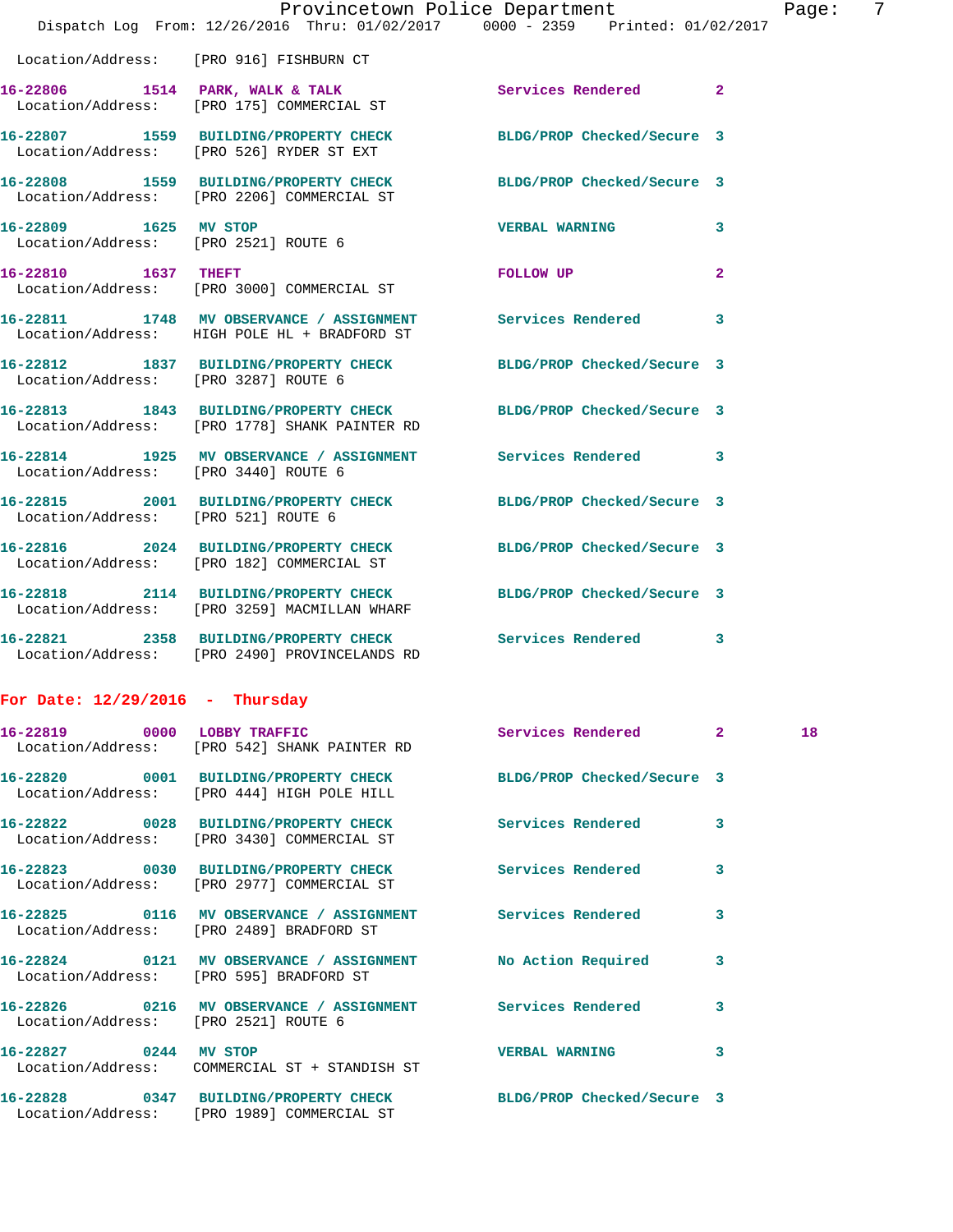|                                                              | Dispatch Log From: 12/26/2016 Thru: 01/02/2017 0000 - 2359 Printed: 01/02/2017                                   | Provincetown Police Department The Page: 8 |                |  |
|--------------------------------------------------------------|------------------------------------------------------------------------------------------------------------------|--------------------------------------------|----------------|--|
|                                                              | 16-22829 0534 MV OBSERVANCE / ASSIGNMENT Services Rendered<br>Location/Address: [PRO 2489] BRADFORD ST           |                                            | $\mathbf{3}$   |  |
| Location/Address: [PRO 3440] ROUTE 6                         | 16-22830 0806 MV OBSERVANCE / ASSIGNMENT Services Rendered 3                                                     |                                            |                |  |
|                                                              | 16-22831 0808 MV OBSERVANCE / ASSIGNMENT Services Rendered<br>Location/Address: ROUTE 6 + RACE POINT RD          |                                            | 3              |  |
|                                                              | 16-22832 0824 PET PANTRY<br>Location/Address: [PRO 3296] SHANK PAINTER RD                                        | <b>Services Rendered</b>                   | 3              |  |
|                                                              | 16-22833 0826 MV OBSERVANCE / ASSIGNMENT Services Rendered<br>Location/Address: [PRO 547] COMMERCIAL ST          |                                            | 3              |  |
|                                                              | 16-22834 0838 SERVICE CALL<br>Location/Address: [PRO 488] MAYFLOWER ST                                           | Services Rendered                          | 3              |  |
|                                                              | 16-22836 0913 MV OBSERVANCE / ASSIGNMENT Services Rendered 3<br>Location/Address: BRADFORD ST + STANDISH ST      |                                            |                |  |
|                                                              | 16-22837 0931 BUILDING/PROPERTY CHECK BLDG/PROP Checked/Secure 3<br>Location/Address: [PRO 3317] CEMETERY RD     |                                            | 1              |  |
| Location/Address: NICKERSON ST                               | 16-22838 0948 VERBAL TEXTING CHERET VERBAL WARNING 3                                                             |                                            |                |  |
|                                                              | 16-22839 0948 BUILDING/PROPERTY CHECK Services Rendered<br>Location/Address: [PRO 2898] JEROME SMITH RD          |                                            | 3              |  |
| 16-22840 1024 FOLLOW UP                                      | Location/Address: [PRO 3222] ALDEN ST                                                                            | FOLLOW UP                                  | $\overline{a}$ |  |
|                                                              | 16-22841 1026 LANDLORD/TENANT<br>Location/Address: [PRO 3217] OFF CONWELL ST                                     | <b>Services Rendered</b>                   | $\mathbf{2}$   |  |
| 16-22842 1038 PET PANTRY                                     | Location/Address: [PRO 537] SHANK PAINTER RD                                                                     | Services Rendered                          | 3              |  |
|                                                              | 16-22843 1058 PET PANTRY<br>Location/Address: [PRO 3966] SHANK PAINTER RD                                        | Services Rendered 3                        |                |  |
| 16-22844 1141 COURT RUN                                      | Location/Address: [PRO 542] SHANK PAINTER RD                                                                     | <b>Services Rendered</b>                   |                |  |
|                                                              | 16-22845 1151 CREDIT CARD FRAUD<br>Location/Address: [PRO 37] BRADFORD ST                                        | <b>Services Rendered</b>                   | $\overline{2}$ |  |
| 16-22846 1228 LOOSE CAT                                      | Location/Address: [PRO 1892] SHANK PAINTER RD                                                                    | Services Rendered                          | $\mathbf{2}$   |  |
| 16-22847 1251 ALARM SOUNDING<br>Location/Address: WATSONS CT |                                                                                                                  | False Alarm                                | 1              |  |
|                                                              | 16-22848 1329 FOUND CREDIT CARD<br>Location/Address: [PRO 158] COMMERCIAL ST                                     | Services Rendered 3                        |                |  |
| Location/Address: [PRO 3440] ROUTE 6                         | 16-22849 1347 MV OBSERVANCE / ASSIGNMENT Services Rendered                                                       |                                            | 3              |  |
| 16-22850 1407 PET PANTRY                                     | Location/Address: [PRO 3296] SHANK PAINTER RD                                                                    | Services Rendered                          | 3              |  |
|                                                              | 16-22851 1428 PET PANTRY DONATION Services Rendered<br>Location/Address: [PRO 1158] WINSLOW ST                   |                                            | 3              |  |
|                                                              | 16-22852 1515 BUILDING/PROPERTY CHECK BLDG/PROP Checked/Secure 3<br>Location/Address: [PRO 3259] MACMILLAN WHARF |                                            |                |  |
|                                                              | 16-22853 1619 BUILDING/PROPERTY CHECK BLDG/PROP Checked/Secure 3<br>Location/Address: [PRO 444] HIGH POLE HILL   |                                            |                |  |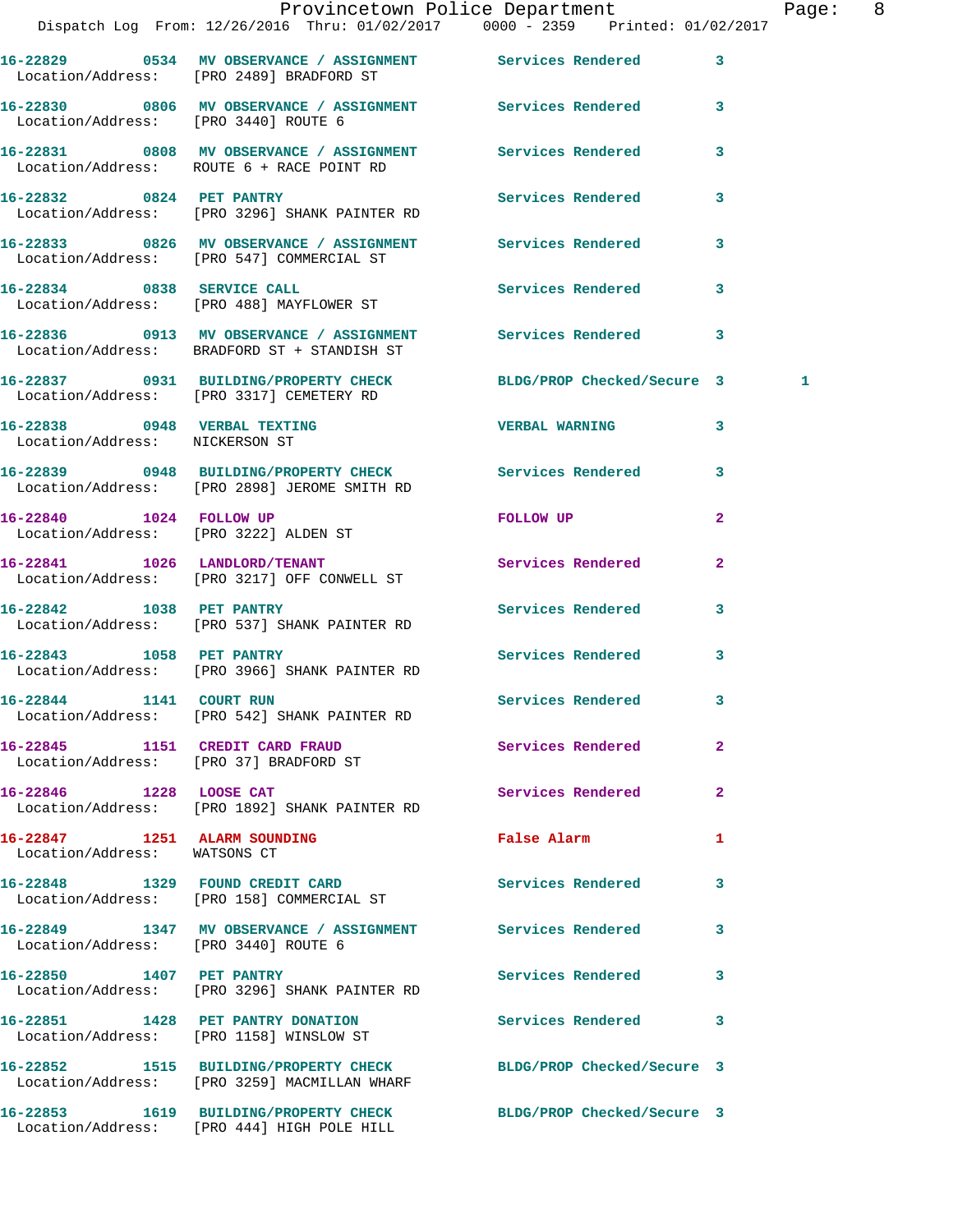| 1706<br>16-22854 | <b>BUILDING/PROPERTY CHECK</b><br>Location/Address: [PRO 433] RYDER ST EXT     | BLDG/PROP Checked/Secure 3 |   |
|------------------|--------------------------------------------------------------------------------|----------------------------|---|
| 1727<br>16-22855 | <b>BUILDING/PROPERTY CHECK</b><br>Location/Address: [PRO 3430] COMMERCIAL ST   | BLDG/PROP Checked/Secure 3 |   |
| 1752<br>16-22856 | FIRE, STRUCTURE<br>Location/Address: [PRO 453] KILEY CT                        | Extinguished               | 1 |
| 16-22857<br>1818 | PARKED MV COMPLAINT<br>Location/Address: [PRO 1216] COMMERCIAL ST              | <b>GONE ON ARRIVAL</b>     | 2 |
| 2030<br>16-22858 | <b>BUILDING/PROPERTY CHECK</b><br>Location/Address: [PRO 530] SHANK PAINTER RD | BLDG/PROP Checked/Secure 3 |   |
| 2118<br>16-22859 | BUILDING/PROPERTY CHECK<br>Location/Address: [PRO 175] COMMERCIAL ST           | BLDG/PROP Checked/Secure 3 |   |

## **For Date: 12/30/2016 - Friday**

|                                      | 16-22860 0000 LOBBY TRAFFIC<br>Location/Address: [PRO 542] SHANK PAINTER RD                                      | Services Rendered 2        |                | 10           |
|--------------------------------------|------------------------------------------------------------------------------------------------------------------|----------------------------|----------------|--------------|
|                                      | 16-22861 0117 BUILDING/PROPERTY CHECK BLDG/PROP Checked/Secure 3<br>Location/Address: [PRO 3430] COMMERCIAL ST   |                            |                |              |
|                                      | 16-22862 0117 MV OBSERVANCE / ASSIGNMENT<br>Location/Address: HOWLAND ST + BRADFORD ST                           | No Action Required 3       |                |              |
|                                      | 16-22863 0156 BUILDING/PROPERTY CHECK BLDG/PROP Checked/Secure 3<br>Location/Address: [PRO 2206] COMMERCIAL ST   |                            |                |              |
|                                      | 16-22864 0159 BUILDING/PROPERTY CHECK<br>Location/Address: [PRO 1778] SHANK PAINTER RD                           | BLDG/PROP Checked/Secure 3 |                |              |
|                                      | 16-22865 0200 BUILDING/PROPERTY CHECK BLDG/PROP Checked/Secure 3<br>Location/Address: [PRO 530] SHANK PAINTER RD |                            |                |              |
|                                      | 16-22866 0506 BUILDING/PROPERTY CHECK BLDG/PROP Checked/Secure 3<br>Location/Address: [PRO 2898] JEROME SMITH RD |                            |                |              |
| Location/Address: HIGH POLE HILL     | 16-22867 0517 MV OBSERVANCE / ASSIGNMENT No Action Required 3                                                    |                            |                |              |
| Location/Address: ROUTE 6 + SNAIL RD | 16-22868 0547 MV OBSERVANCE / ASSIGNMENT No Action Required 3                                                    |                            |                |              |
| 16-22869 0809 PET PANTRY             | Location/Address: [PRO 3296] SHANK PAINTER RD                                                                    | Services Rendered 3        |                |              |
|                                      | 16-22870 0816 BUILDING/PROPERTY CHECK BLDG/PROP Checked/Secure 3<br>Location/Address: [PRO 1638] COMMERCIAL ST   |                            |                |              |
|                                      | 16-22871 0934 BUILDING/PROPERTY CHECK<br>Location/Address: [PRO 3317] CEMETERY RD                                | BLDG/PROP Checked/Secure 3 |                | $\mathbf{1}$ |
|                                      | 16-22872 0949 SUSPICIOUS ACTIVITY<br>Location/Address: [PRO 952] HOLWAY AVE                                      | Services Rendered          | $\overline{2}$ |              |
|                                      | 16-22873 1000 PARK, WALK & TALK<br>Location/Address: [PRO 526] RYDER ST EXT                                      | Services Rendered          | $\overline{2}$ |              |
| 16-22874 1004 COURT RUN              | Location/Address: [PRO 542] SHANK PAINTER RD                                                                     | <b>Services Rendered</b>   | 3              |              |
| 16-22875 1008 IMC DOWN               | Location/Address: [PRO 542] SHANK PAINTER RD                                                                     | Services Rendered 3        |                |              |
|                                      |                                                                                                                  | <b>PATIENT REFUSAL</b>     | 1              |              |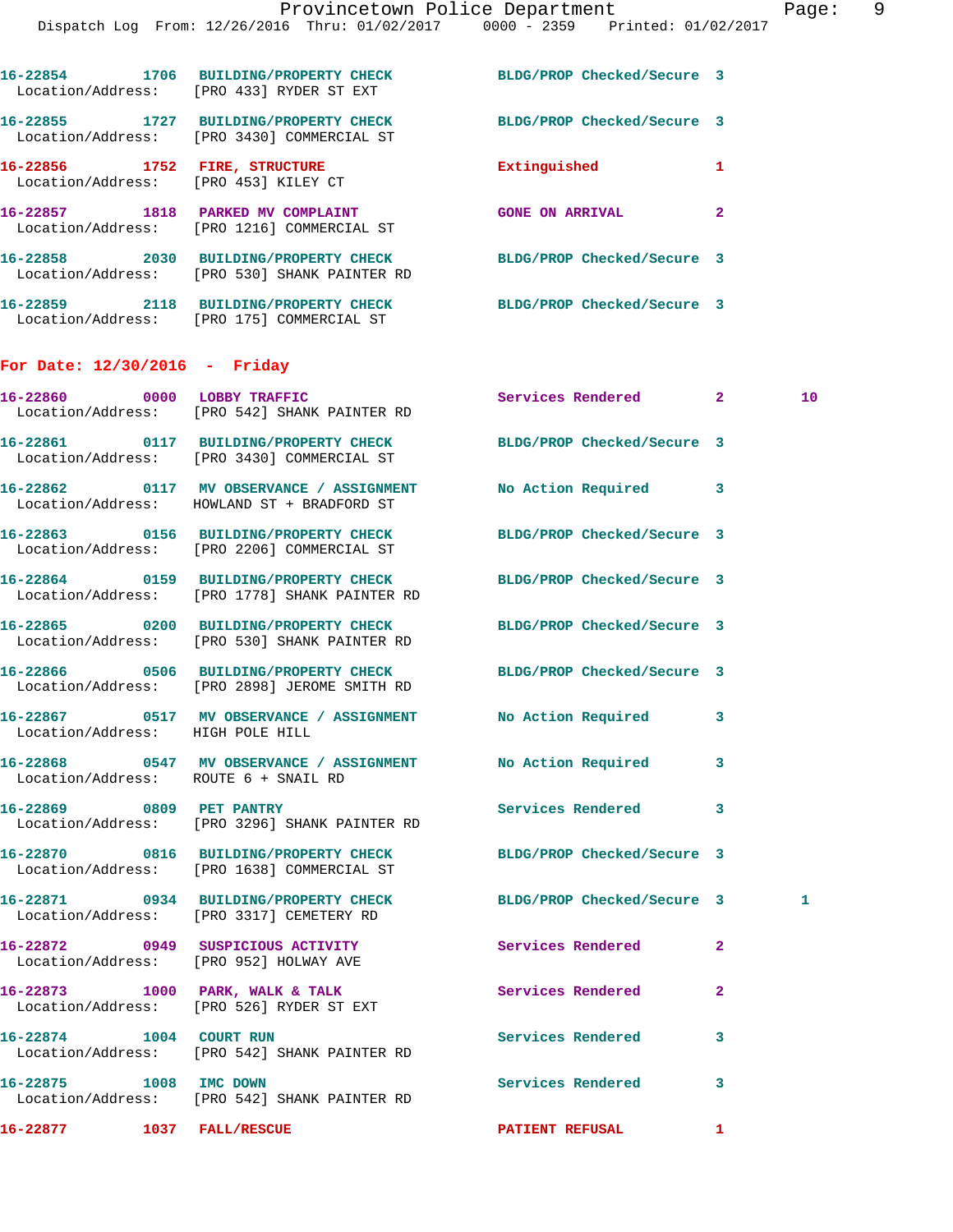|                                      | Dispatch Log From: 12/26/2016 Thru: 01/02/2017 0000 - 2359 Printed: 01/02/2017                                   | Provincetown Police Department |                | Page: 10       |  |
|--------------------------------------|------------------------------------------------------------------------------------------------------------------|--------------------------------|----------------|----------------|--|
|                                      | Location/Address: [PRO 2233] COMMERCIAL ST                                                                       |                                |                |                |  |
| Location/Address: [PRO 571] ALDEN ST | 16-22878 1051 BUILDING/PROPERTY CHECK BLDG/PROP Checked/Secure 3                                                 |                                |                |                |  |
| Location/Address: [PRO 3287] ROUTE 6 | 16-22879 1201 BUILDING/PROPERTY CHECK BLDG/PROP Checked/Secure 3                                                 |                                |                |                |  |
|                                      | 16-22880 1226 PROPERTY DAMAGE<br>Location/Address: [PRO 3548] COMMERCIAL ST                                      | Services Rendered 3            |                |                |  |
|                                      | 16-22881 1248 SUSPICIOUS ACTIVITY<br>Location/Address: [PRO 865] COMMERCIAL ST                                   | BLDG/PROP Checked/Secure 2     |                |                |  |
|                                      | 16-22882 1320 PET PANTRY<br>Location/Address: [PRO 285] COMMERCIAL ST                                            | Services Rendered 3            |                |                |  |
|                                      | 16-22883 1340 VERBAL CROSSWALK<br>Location/Address: [PRO 16] BRADFORD ST                                         | <b>VERBAL WARNING</b>          | 3              |                |  |
|                                      | 16-22884 1519 PAST FALL<br>Location/Address: [PRO 2233] COMMERCIAL ST                                            | <b>PATIENT REFUSAL</b>         | 1              |                |  |
|                                      | 16-22885 1532 MV OBSERVANCE / ASSIGNMENT Services Rendered<br>Location/Address: [PRO 3099] SHANK PAINTER RD      |                                | 3              |                |  |
| Location/Address: SNAIL RD           | 16-22886 1539 MV OBSERVANCE / ASSIGNMENT Services Rendered 3                                                     |                                |                |                |  |
|                                      | 16-22888 1606 PARK, WALK & TALK<br>Location/Address: [PRO 105] COMMERCIAL ST                                     | Services Rendered              | $\overline{2}$ |                |  |
|                                      | 16-22889 1620 MV ACCIDENT/MINOR<br>Location/Address: BRADFORD ST + FRANKLIN ST                                   | Services Rendered 1            |                | $\overline{2}$ |  |
|                                      | 16-22890 1624 FOLLOW UP<br>Location/Address: [PRO 542] SHANK PAINTER RD                                          | Services Rendered              | $\mathbf{2}$   |                |  |
| 16-22892 1642 FOUND PROPERTY         | Location/Address: [PRO 196] COMMERCIAL ST                                                                        | Services Rendered              | 3              |                |  |
| 16-22893 1645 LOST MONEY BAGS        | Location/Address: [PRO 1895] BRADFORD ST                                                                         | Services Rendered              | 3              |                |  |
|                                      | 16-22894 1656 MEDICAL EMERGENCY<br>Location/Address: [PRO 2233] COMMERCIAL ST                                    | Transported to Hospital 1      |                |                |  |
|                                      | 16-22896 1735 BUILDING/PROPERTY CHECK BLDG/PROP Checked/Secure 3<br>Location/Address: [PRO 3259] MACMILLAN WHARF |                                |                |                |  |
| Location/Address: [PRO 3287] ROUTE 6 | 16-22897 1804 BUILDING/PROPERTY CHECK                                                                            | BLDG/PROP Checked/Secure 3     |                |                |  |
|                                      | 16-22898 1805 BUILDING/PROPERTY CHECK<br>Location/Address: [PRO 3259] MACMILLAN WHARF                            | BLDG/PROP Checked/Secure 3     |                |                |  |
| $16 - 22899$ 1908 D.O.T.             | Location/Address: [PRO 3222] ALDEN ST                                                                            | Transported to Hospital 1      |                |                |  |
|                                      | 16-22901 2000 ASSIST CITIZEN<br>Location/Address: [PRO 182] COMMERCIAL ST                                        | Services Rendered              | 3              |                |  |
|                                      | 16-22903 2041 BUILDING/PROPERTY CHECK<br>Location/Address: [PRO 2206] COMMERCIAL ST                              | BLDG/PROP Checked/Secure 3     |                |                |  |
|                                      | 16-22904 2123 BUILDING/PROPERTY CHECK<br>Location/Address: [PRO 3259] MACMILLAN WHARF                            | BLDG/PROP Checked/Secure 3     |                |                |  |
| Location/Address: FRITZ'S WAY        | 16-22905 2132 BUILDING/PROPERTY CHECK No Action Required 3                                                       |                                |                |                |  |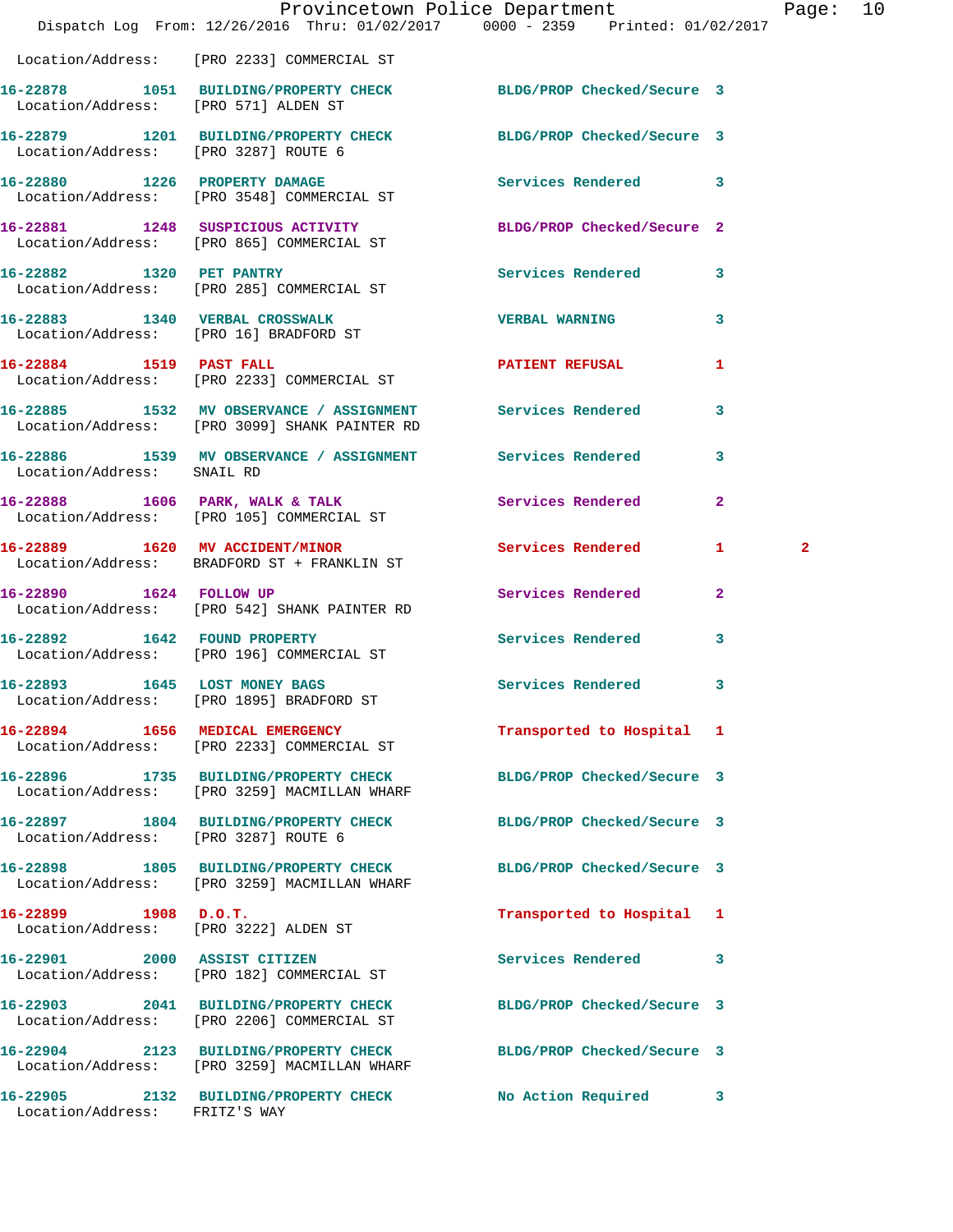|                                        | Provincetown Police Department<br>Dispatch Log From: 12/26/2016 Thru: 01/02/2017 0000 - 2359 Printed: 01/02/2017     |                             |                | Page: 11          |  |
|----------------------------------------|----------------------------------------------------------------------------------------------------------------------|-----------------------------|----------------|-------------------|--|
|                                        |                                                                                                                      |                             |                |                   |  |
|                                        | 16-22906 2207 DISTURBANCE<br>Location/Address: [PRO 3432] COMMERCIAL ST                                              | SPOKEN TO AND THE SPOKEN TO | $\mathbf{1}$   |                   |  |
|                                        | 16-22907 2209 MEDICAL EMERGENCY Services Rendered 1<br>Location/Address: [PRO 1899] CREEK HILL RD                    |                             |                |                   |  |
|                                        | 16-22908 2322 BUILDING/PROPERTY CHECK Services Rendered 3<br>Location/Address: [PRO 2206] COMMERCIAL ST              |                             |                |                   |  |
|                                        | 16-22909 2337 MEDICAL EMERGENCY<br>Location/Address: [PRO 433] RYDER ST EXT                                          | Transported to Hospital 1   |                |                   |  |
|                                        | 16-22910 2344 DISTURBANCE<br>Location/Address: [PRO 484] MASONIC PL                                                  | Services Rendered 1         |                |                   |  |
| For Date: $12/31/2016$ - Saturday      |                                                                                                                      |                             |                |                   |  |
|                                        | 16-22911 0001 LOBBY TRAFFIC<br>Location/Address: [PRO 542] SHANK PAINTER RD                                          | Services Rendered 2         |                | $12 \overline{ }$ |  |
|                                        | 16-22912 0001 ALARM - GENERAL<br>Location/Address: [PRO 356] COMMERCIAL ST                                           | False Alarm                 | 1              |                   |  |
|                                        | 16-22914 0028 MV OBSERVANCE / ASSIGNMENT Services Rendered 3<br>Location/Address: [PRO 2489] BRADFORD ST             |                             |                |                   |  |
|                                        | 16-22915 0216 BUILDING/PROPERTY CHECK Services Rendered 3<br>Location/Address: [PRO 2483] COMMERCIAL ST              |                             |                |                   |  |
| Location/Address: [PRO 2539] RYDER ST  | 16-22916 0229 BUILDING/PROPERTY CHECK BLDG/PROP Checked/Secure 3                                                     |                             |                |                   |  |
|                                        | 16-22917 0233 BUILDING/PROPERTY CHECK BLDG/PROP Checked/Secure 3<br>Location/Address: [PRO 2490] PROVINCELANDS RD    |                             |                |                   |  |
|                                        | 16-22918 0247 MV OBSERVANCE / ASSIGNMENT Services Rendered 3<br>Location/Address: BRADFORD ST + HOWLAND ST           |                             |                |                   |  |
|                                        | 16-22920 0443 BUILDING/PROPERTY CHECK Services Rendered 3<br>Location/Address: [PRO 2206] COMMERCIAL ST              |                             |                |                   |  |
|                                        | 16-22919 0447 MV OBSERVANCE / ASSIGNMENT Services Rendered 3<br>Location/Address: JEROME SMITH RD + SHANK PAINTER RD |                             |                |                   |  |
|                                        | 16-22921 0502 MV OBSERVANCE / ASSIGNMENT Services Rendered 3<br>Location/Address: [PRO 2489] BRADFORD ST             |                             |                |                   |  |
|                                        | 16-22922 0525 BUILDING/PROPERTY CHECK BLDG/PROP Checked/Secure 3<br>Location/Address: [PRO 1638] COMMERCIAL ST       |                             |                |                   |  |
|                                        | 16-22924 0816 ASSIST CITIZEN<br>Location/Address: [PRO 442] HARRY KEMP WAY                                           | Services Rendered 3         |                |                   |  |
|                                        | 16-22923 0836 BUILDING/PROPERTY CHECK BLDG/PROP Checked/Secure 3<br>Location/Address: [PRO 1638] COMMERCIAL ST       |                             |                |                   |  |
|                                        | 16-22925 0839 MV OBSERVANCE / ASSIGNMENT Services Rendered 3<br>Location/Address: BRADFORD ST + STANDISH ST          |                             |                |                   |  |
|                                        | 16-22926 0840 ANIMAL CALL/PET PANTRY Services Rendered<br>Location/Address: [PRO 3296] SHANK PAINTER RD              |                             | $\overline{2}$ |                   |  |
| Location/Address: COMMERCIAL ST        | 16-22927 0906 PARK, WALK & TALK                                                                                      | Services Rendered           | $\mathbf{2}$   |                   |  |
| Location/Address: [PRO 3287] ROUTE 6   | 16-22928 1000 BUILDING/PROPERTY CHECK BLDG/PROP Checked/Secure 3                                                     |                             |                |                   |  |
| Location/Address: [PRO 16] BRADFORD ST | 16-22929 1003 BUILDING/PROPERTY CHECK BLDG/PROP Checked/Secure 3                                                     |                             |                |                   |  |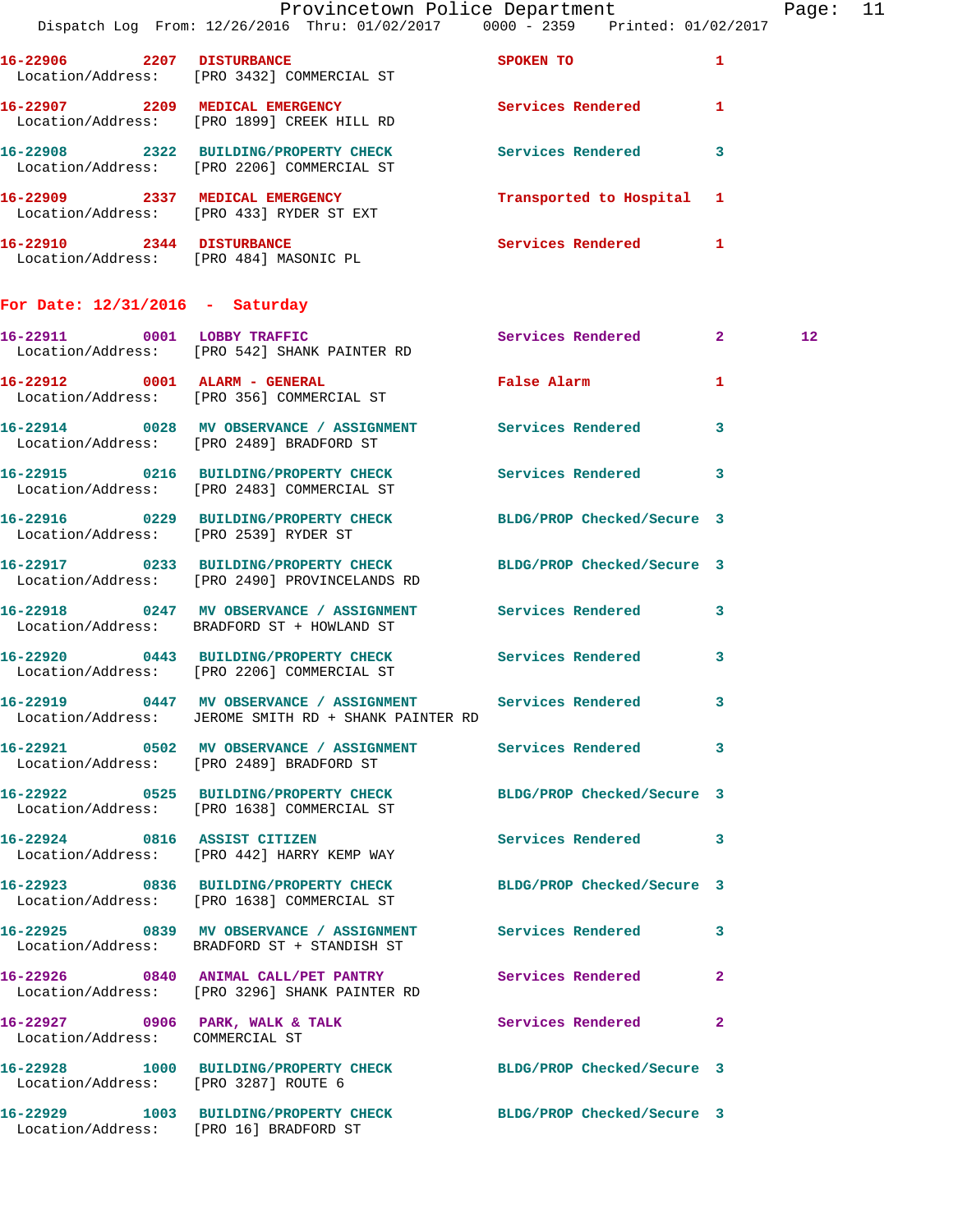|                                                               | 16-22930 1023 BUILDING/PROPERTY CHECK BLDG/PROP Checked/Secure 3<br>Location/Address: [PRO 571] ALDEN ST          |                            |                |   |
|---------------------------------------------------------------|-------------------------------------------------------------------------------------------------------------------|----------------------------|----------------|---|
| Location/Address: [PRO 3440] ROUTE 6                          | 16-22931 1025 MV OBSERVANCE / ASSIGNMENT Services Rendered                                                        |                            | 3              |   |
|                                                               | 16-22932 1026 BUILDING/PROPERTY CHECK BLDG/PROP Checked/Secure 3<br>Location/Address: [PRO 1778] SHANK PAINTER RD |                            |                |   |
| 16-22933 1035 MV STOP<br>Location/Address: [PRO 2513] ROUTE 6 |                                                                                                                   | <b>VERBAL WARNING</b>      | 3              |   |
|                                                               | 16-22934 1115 MV OBSERVANCE / ASSIGNMENT Services Rendered<br>Location/Address: SHANK PAINTER RD + PROVINCE RD    |                            | 3              |   |
|                                                               | 16-22935 1118 ANIMAL CALL/DOG BITE<br>Location/Address: [PRO 440] HARRY KEMP WAY                                  | SPOKEN TO                  | $\overline{a}$ |   |
| 16-22936 1121 MV STOP                                         | Location/Address: [PRO 3296] SHANK PAINTER RD                                                                     | <b>VERBAL WARNING</b>      | 3              |   |
|                                                               | 16-22937 1133 PARK, WALK & TALK<br>Location/Address: [PRO 105] COMMERCIAL ST                                      | Services Rendered          | $\overline{a}$ |   |
|                                                               | 16-22938 1133 LOST VW CAR KEY<br>Location/Address: [PRO 3296] SHANK PAINTER RD                                    | Services Rendered          | 3              |   |
|                                                               | 16-22939 1255 BUILDING/PROPERTY CHECK Services Rendered<br>Location/Address: [PRO 3259] MACMILLAN WHARF           |                            | 3              |   |
|                                                               | 16-22940 1255 LOST CREDIT CARD<br>Location/Address: [PRO 542] SHANK PAINTER RD                                    | Services Rendered          | 3              |   |
|                                                               | 16-22941 1303 BUILDING/PROPERTY CHECK Services Rendered<br>Location/Address: [PRO 3359] HARRY KEMP WAY            |                            | 3              |   |
| 16-22943 1317 MV STOP<br>Location/Address: [PRO 2513] ROUTE 6 |                                                                                                                   | Citation/Warning Issued    | 3              |   |
|                                                               | 16-22944 1346 MEDICAL EMERGENCY/D.O.T.<br>Location/Address: [PRO 440] HARRY KEMP WAY                              | Transported to Hospital 1  |                |   |
|                                                               | 16-22946 1417 PARKING COMPLAINT / GENERAL Services Rendered<br>Location/Address: [PRO 105] COMMERCIAL ST          |                            | 3              |   |
|                                                               | 16-22948 1514 PARK, WALK & TALK<br>Location/Address: [PRO 105] COMMERCIAL ST                                      | Services Rendered          | $\mathbf{2}$   |   |
|                                                               | 16-22947 1517 MV OBSERVANCE / ASSIGNMENT Services Rendered<br>Location/Address: HIGH POLE HL + BRADFORD ST        |                            | 3              |   |
| 16-22951 1716 MV ACCIDENT                                     | Location/Address: [PRO 106] COMMERCIAL ST                                                                         | <b>Services Rendered</b>   | 1              |   |
| 16-22952 1727 MV HIT & RUN                                    | Location/Address: [PRO 526] RYDER ST EXT                                                                          | Services Rendered          | $\mathbf{2}$   |   |
|                                                               | 16-22953 1759 BUILDING/PROPERTY CHECK<br>Location/Address: [PRO 75] CAPTAIN BERTIES WAY                           | BLDG/PROP Checked/Secure 3 |                |   |
| 16-22954 1805 BAR CHECK                                       | Location/Address: [PRO 3443] COMMERCIAL ST                                                                        | BLDG/PROP Checked/Secure 2 |                |   |
|                                                               | 16-22955 1820 MV OBSERVANCE / ASSIGNMENT Services Rendered<br>Location/Address: [PRO 525] COMMERCIAL ST           |                            | 3              |   |
|                                                               | 16-22956 1823 MV LOCKED IN LOT<br>Location/Address: [PRO 182] COMMERCIAL ST                                       | Taken/Referred to Other    | $\overline{2}$ | 1 |
|                                                               | 16-22957 1828 ASSIST AGENCY / MUTUAL AID Services Rendered 3                                                      |                            |                |   |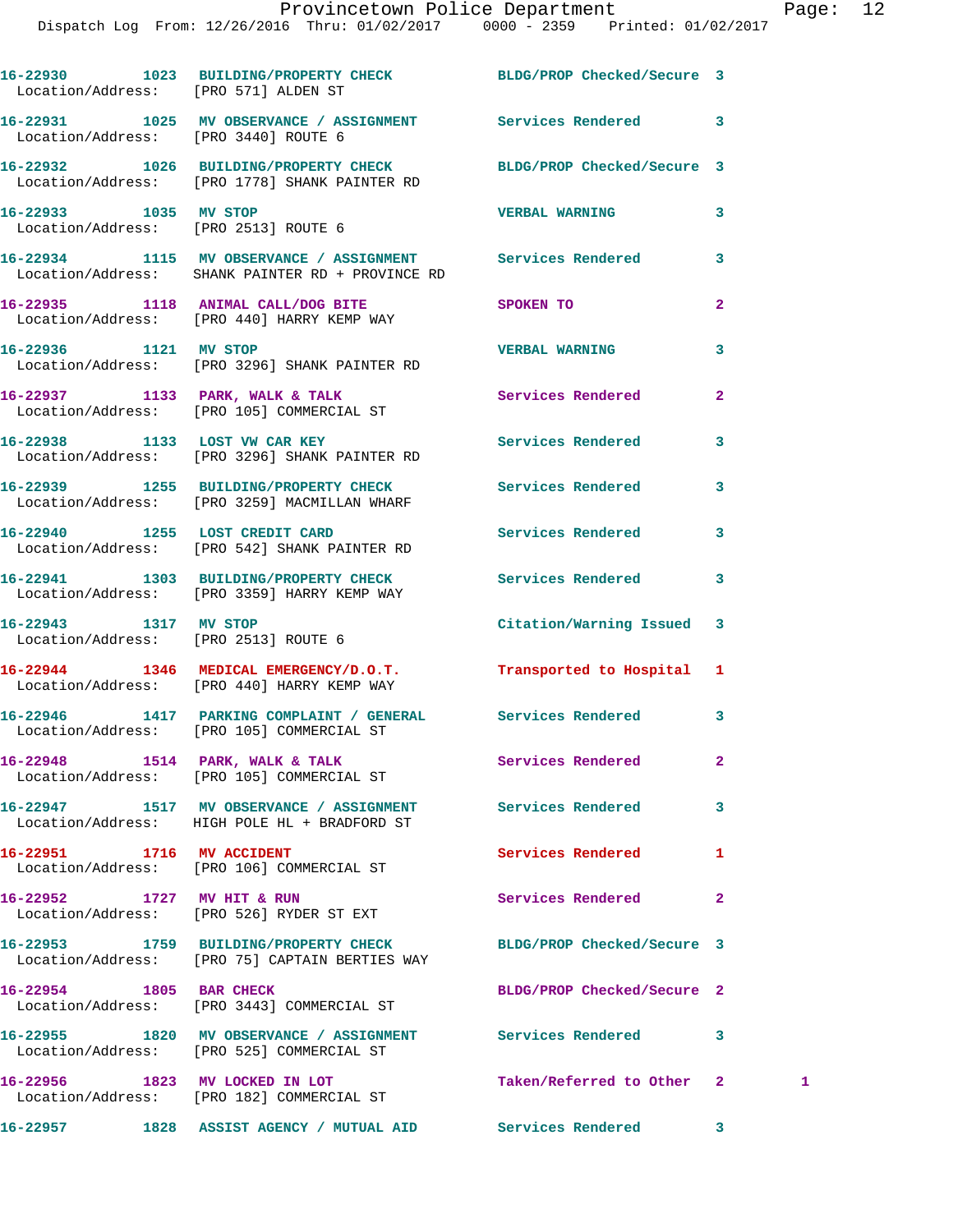|                                                                 | Provincetown Police Department<br>Dispatch Log From: 12/26/2016 Thru: 01/02/2017 0000 - 2359 Printed: 01/02/2017 |                            |              |
|-----------------------------------------------------------------|------------------------------------------------------------------------------------------------------------------|----------------------------|--------------|
| Location/Address: [PRO 2521] ROUTE 6                            |                                                                                                                  |                            |              |
|                                                                 | 16-22958 1837 BUILDING/PROPERTY CHECK BLDG/PROP Checked/Secure 3<br>Location/Address: [PRO 3259] MACMILLAN WHARF |                            |              |
| 16-22959 1901 BAR CHECK                                         | Location/Address: [PRO 3912] SHANK PAINTER RD                                                                    | BLDG/PROP Checked/Secure 2 |              |
| 16-22963 1946 BAR CHECK                                         | Location/Address: [PRO 399] COMMERCIAL ST                                                                        | BLDG/PROP Checked/Secure 2 |              |
| 16-22964 1948 BAR CHECK                                         | Location/Address: [PRO 2737] COMMERCIAL ST                                                                       | BLDG/PROP Checked/Secure 2 |              |
|                                                                 | 16-22965 1955 BUILDING/PROPERTY CHECK<br>Location/Address: [PRO 175] COMMERCIAL ST                               | BLDG/PROP Checked/Secure 3 |              |
| 16-22966 1955 BAR CHECK                                         | Location/Address: [PRO 221] COMMERCIAL ST                                                                        | BLDG/PROP Checked/Secure 2 |              |
| 16-22967 2000 BAR CHECK                                         | Location/Address: [PRO 208] COMMERCIAL ST                                                                        | BLDG/PROP Checked/Secure 2 |              |
| 16-22968 2004 BAR CHECK                                         | Location/Address: [PRO 2675] COMMERCIAL ST                                                                       | BLDG/PROP Checked/Secure 2 |              |
| 16-22969 2008 BAR CHECK                                         | Location/Address: [PRO 484] MASONIC PL                                                                           | BLDG/PROP Checked/Secure 2 |              |
| 16-22971 2014 BAR CHECK                                         | Location/Address: [PRO 3702] COMMERCIAL ST                                                                       | BLDG/PROP Checked/Secure 2 |              |
| 16-22972 2020 BAR CHECK                                         | Location/Address: [PRO 2605] COMMERCIAL ST                                                                       | BLDG/PROP Checked/Secure 2 |              |
| 16-22973 2025 BAR CHECK<br>Location/Address: [PRO 80] CARVER ST |                                                                                                                  | BLDG/PROP Checked/Secure 2 |              |
|                                                                 | 16-22974 2026 BAR CHECK<br>Location/Address: [PRO 3973] BRADFORD ST                                              | BLDG/PROP Checked/Secure 2 |              |
| 16-22976 2040 VERBAL/NO LIGHTS                                  | Location/Address: [PRO 208] COMMERCIAL ST                                                                        | <b>VERBAL WARNING</b>      | 3            |
|                                                                 | 16-22977 2044 BUILDING/PROPERTY CHECK BLDG/PROP Checked/Secure 3<br>Location/Address: [PRO 182] COMMERCIAL ST    |                            |              |
|                                                                 | 16-22978 2045 VNA SERVICE REQUEST<br>Location/Address: [PRO 2233] COMMERCIAL ST                                  | Taken/Referred to Other    | 3            |
|                                                                 | 16-22979 2054 BUILDING/PROPERTY CHECK<br>Location/Address: [PRO 3259] MACMILLAN WHARF                            | BLDG/PROP Checked/Secure 3 |              |
| 16-22982 2140 BAR CHECK                                         | Location/Address: [PRO 3236] COMMERCIAL ST                                                                       | BLDG/PROP Checked/Secure 2 |              |
|                                                                 | 16-22983 2145 VERBAL MISSING DECAL<br>Location/Address: [PRO 3405] COMMERCIAL ST                                 | <b>VERBAL WARNING</b>      | 3            |
|                                                                 | 16-22984 2209 BUILDING/PROPERTY CHECK BLDG/PROP Checked/Secure 3<br>Location/Address: [PRO 2206] COMMERCIAL ST   |                            |              |
|                                                                 | 16-22985 2304 911 CALL/SYNCHOPE<br>Location/Address: [PRO 208] COMMERCIAL ST                                     | Transported to Hospital    | 1            |
| Location/Address: COMMERCIAL ST                                 | $16-22986$ 2324 PARK, WALK & TALK                                                                                | Services Rendered          | $\mathbf{2}$ |
|                                                                 | 17-1 2353 MV OBSERVANCE / ASSIGNMENT No Action Required<br>Location/Address: RYDER ST + BRADFORD ST              |                            | 3            |

Page:  $13$ <br>2017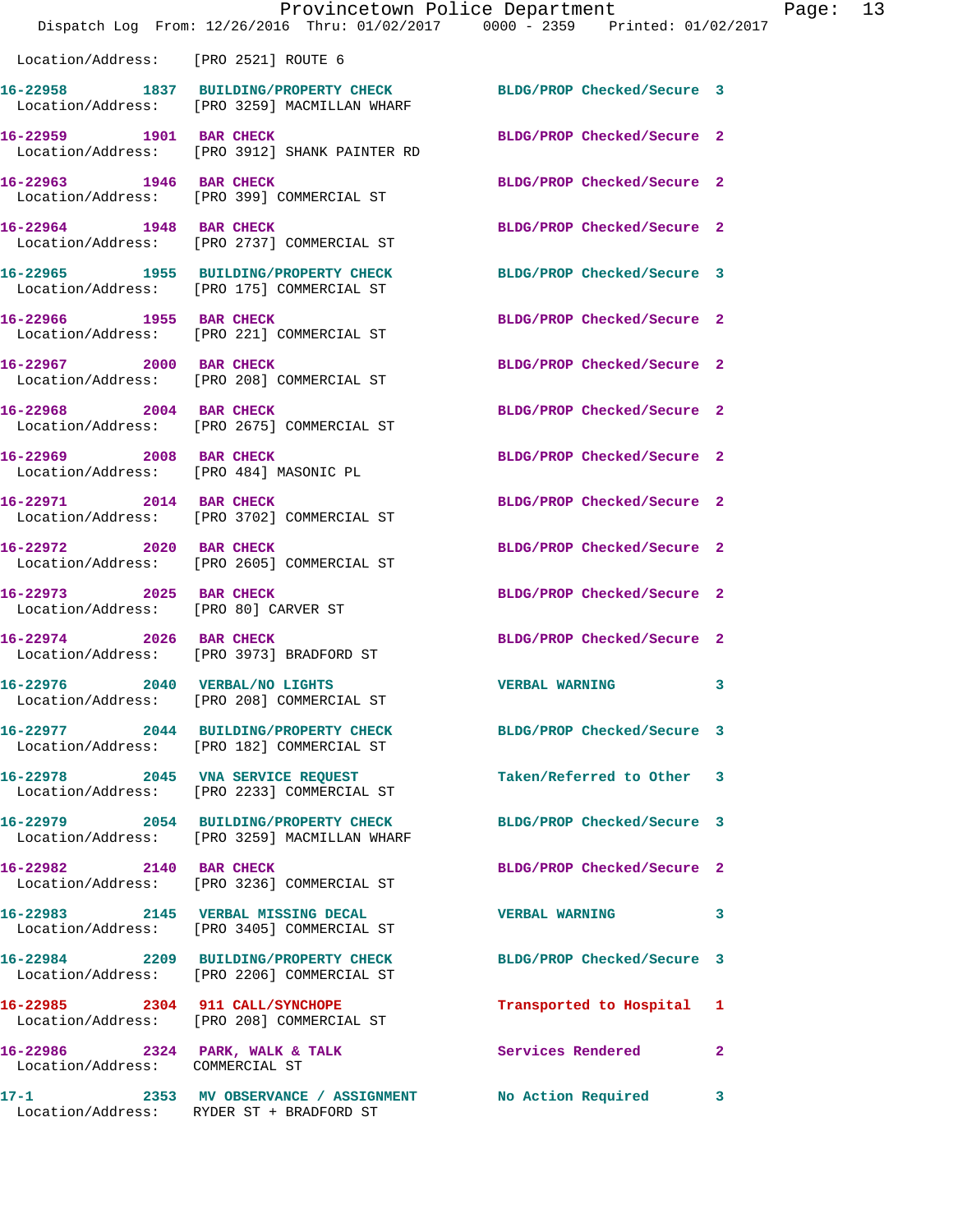| 16-22989          | 2358 BUILDING/PROPERTY CHECK | Services Rendered |  |
|-------------------|------------------------------|-------------------|--|
| Location/Address: | [PRO 564] BAYBERRY AVE       |                   |  |
|                   |                              |                   |  |

## **For Date: 01/01/2017 - Sunday**

|                                      | 17-2 0002 2017 BIKE LOG Services Rendered<br>Location/Address: [PRO 542] SHANK PAINTER RD                      |                            | $\mathbf{2}$ |                 |
|--------------------------------------|----------------------------------------------------------------------------------------------------------------|----------------------------|--------------|-----------------|
|                                      | 17-3 0004 LOBBY TRAFFIC<br>Location/Address: [PRO 542] SHANK PAINTER RD                                        | Services Rendered 2        |              | 13 <sub>1</sub> |
|                                      | 17-5 0012 MV OBSERVANCE / ASSIGNMENT Services Rendered<br>Location/Address: BRADFORD ST + HOWLAND ST           |                            | $\mathbf{3}$ |                 |
|                                      | 17-6 0018 MV OBSERVANCE / ASSIGNMENT Services Rendered 3<br>Location/Address: [PRO 58] BRADFORD ST             |                            |              |                 |
| 17-7 0021 BONFIRE                    | Location/Address: [PRO 2490] PROVINCELANDS RD                                                                  | <b>Unfounded</b>           | 1            |                 |
| 17-8 0029 DISORDERLY                 | Location/Address: [PRO 3236] COMMERCIAL ST                                                                     | GONE ON ARRIVAL 2          |              |                 |
|                                      | 17-9 0036 PARK, WALK & TALK<br>Location/Address: [PRO 105] COMMERCIAL ST                                       | Services Rendered          | $\mathbf{2}$ |                 |
|                                      | 17-10 0047 VERBAL BRAKE LIGHT/SEAT BELT VERBAL WARNING<br>Location/Address: KENDALL LN + BRADFORD ST           |                            | 3            |                 |
|                                      | 17-12 0115 MV OBSERVANCE / ASSIGNMENT Services Rendered<br>Location/Address: [PRO 413] CONWELL ST              |                            | 3            |                 |
|                                      | 17-15 0118 MV OBSERVANCE / ASSIGNMENT No Action Required<br>Location/Address: [PRO 37] BRADFORD ST             |                            | 3            |                 |
|                                      | 17-14 0121 VERBAL STOP SIGN/CROSSWALK VERBAL WARNING<br>Location/Address: BANGS ST + BRADFORD ST               |                            | 3            |                 |
|                                      | 17-16 0145 DISORDERLY<br>Location/Address: [PRO 3443] COMMERCIAL ST                                            | <b>GONE ON ARRIVAL</b>     | $\mathbf{2}$ |                 |
|                                      | 17-17 0155 BUILDING/PROPERTY CHECK Services Rendered 3<br>Location/Address: [PRO 3259] MACMILLAN WHARF         |                            |              |                 |
|                                      | 17-18 0216 MV OBSERVANCE / ASSIGNMENT No Action Required<br>Location/Address: [PRO 37] BRADFORD ST             |                            | 3            |                 |
| Location/Address: [PRO 521] ROUTE 6  | 17-19 		 0221 BUILDING/PROPERTY CHECK Services Rendered 3                                                      |                            |              |                 |
| Location/Address: ROUTE 6 + SNAIL RD | 17-20 0227 MV OBSERVANCE / ASSIGNMENT Services Rendered                                                        |                            | 3            |                 |
| 0229 DISTURBANCE<br>17-21            | Location/Address: [PRO 154] COMMERCIAL ST                                                                      | Services Rendered          | 1            |                 |
|                                      | 17-22 0318 BUILDING/PROPERTY CHECK BLDG/PROP Checked/Secure 3<br>Location/Address: [PRO 3296] SHANK PAINTER RD |                            |              |                 |
| 17-23                                | 0324 BUILDING/PROPERTY CHECK<br>Location/Address: [PRO 447] JEROME SMITH RD                                    | BLDG/PROP Checked/Secure 3 |              |                 |
|                                      | 17-24 0338 MEDICAL EMERGENCY/BREATHING PATIENT REFUSAL<br>Location/Address: [PRO 395] COMMERCIAL ST            |                            | 1            |                 |
|                                      | 17-25 0434 BUILDING/PROPERTY CHECK<br>Location/Address: [PRO 3430] COMMERCIAL ST                               | Services Rendered          | 3            |                 |
|                                      | 17-26 0528 BUILDING/PROPERTY CHECK<br>Location/Address: [PRO 379] COMMERCIAL ST                                | BLDG/PROP Checked/Secure 3 |              |                 |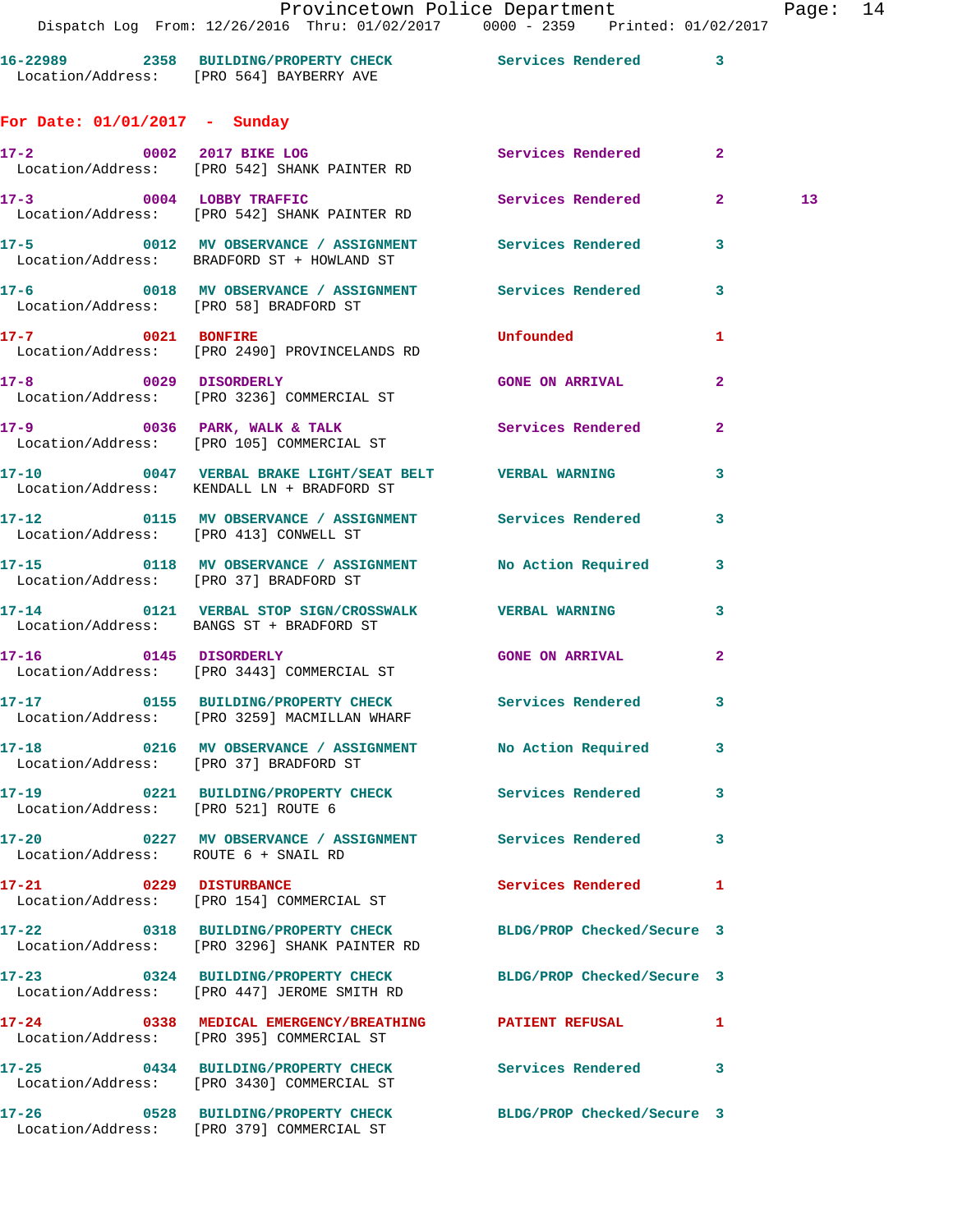|                                         | 17-27 0533 BUILDING/PROPERTY CHECK<br>Location/Address: [PRO 3317] CEMETERY RD                                       | Services Rendered 3       |                         |
|-----------------------------------------|----------------------------------------------------------------------------------------------------------------------|---------------------------|-------------------------|
|                                         | 17-28 0533 BUILDING/PROPERTY CHECK<br>Location/Address: [PRO 3318] CEMETERY RD                                       | <b>Services Rendered</b>  | 3                       |
|                                         | 17-29 0534 MV OBSERVANCE / ASSIGNMENT Services Rendered 3<br>Location/Address: SHANK PAINTER RD + JEROME SMITH RD    |                           |                         |
| Location/Address: [PRO 3921] ROUTE 6    | 17-30 0600 BUILDING/PROPERTY CHECK BLDG/PROP Checked/Secure 3                                                        |                           |                         |
|                                         | 17-31 0800 ASSIST CITIZEN/WELL BEING CHEC Services Rendered 3<br>Location/Address: [PRO 2499] RACE POINT RD          |                           |                         |
|                                         | $17-32$ 0846 ALARM - GENERAL<br>Location/Address: [PRO 27] BRADFORD ST                                               | Taken/Referred to Other 1 |                         |
|                                         | 17-33 0903 ASSIST AGENCY / MUTUAL AID/WAT Taken/Referred to Other 3<br>Location/Address: [PRO 1879] FRANKLIN ST      |                           |                         |
|                                         | 17-57       0923   PARKING COMPLAINT / GENERAL      Services Rendered<br>Location/Address:   [PRO 1550]COMMERCIAL ST |                           | $\overline{\mathbf{3}}$ |
|                                         | 17-35 0927 BUILDING/PROPERTY CHECK<br>Location/Address: [PRO 3296] SHANK PAINTER RD                                  | <b>Services Rendered</b>  | 3                       |
| Location/Address: BRADFORD ST           | 17-36 0927 MEDICAL EMERGENCY/CODE 99 Taken/Referred to Other 1                                                       |                           |                         |
| 17-37 1008 SERVICE CALL                 | Location/Address: [PRO 3259] MACMILLAN WHARF                                                                         | Services Rendered         | 3                       |
|                                         | 17-38 1044 LOST KEYLESS STARTER,, FORD Services Rendered<br>Location/Address: [PRO 542] SHANK PAINTER RD             |                           | 3                       |
|                                         | 17-39 1112 MEDICAL EMERGENCY<br>Location/Address: [PRO 701] BAKER AVE                                                | Services Rendered         | 1                       |
| 17-40                                   | 1143 SERVICE CALL/AED PADS Services Rendered 3<br>Location/Address: [PRO 542] SHANK PAINTER RD                       |                           |                         |
|                                         | 17-41 1234 PARADE/POLAR PLUNGE<br>Location/Address: [PRO 2500] COMMERCIAL ST                                         | Services Rendered         | $\mathbf{2}$            |
|                                         | 17-42 1307 PARKING COMPLAINT<br>Location/Address: [PRO 329] COMMERCIAL ST                                            | Services Rendered         | 3                       |
|                                         | 17-43 1407 BUILDING/PROPERTY CHECK<br>Location/Address: [PRO 2483] COMMERCIAL ST                                     | Services Rendered 3       |                         |
| $17 - 44$<br>Refer To Accident: 17-1-AC | 1416 MV ACCIDENT PAST OCCURRED<br>Location/Address: [PRO 1952] COMMERCIAL ST                                         | <b>Services Rendered</b>  | 1                       |
| 17-45 1423 LOST KEYS/HONDA              | Location/Address: [PRO 542] SHANK PAINTER RD                                                                         | <b>Services Rendered</b>  | $\overline{\mathbf{3}}$ |
|                                         | 17-46 1428 MEDICAL EMERGENCY/D.O.T.<br>Location/Address: [PRO 440] HARRY KEMP WAY                                    | Transported to Hospital 1 |                         |
|                                         | 17-47 1536 BP CHECK REQUEST<br>Location/Address: [PRO 701] BAKER AVE                                                 | Services Rendered         | 1                       |
| 17-48                                   | 1537 FOUND LARGE WALLET<br>Location/Address: [PRO 542] SHANK PAINTER RD                                              | Services Rendered 3       |                         |
| 17-49                                   | 1558 RESCUE CALL/TRANSPORT                                                                                           | Transported to Hospital 1 |                         |

Location/Address: JOHNSON ST + COMMERCIAL ST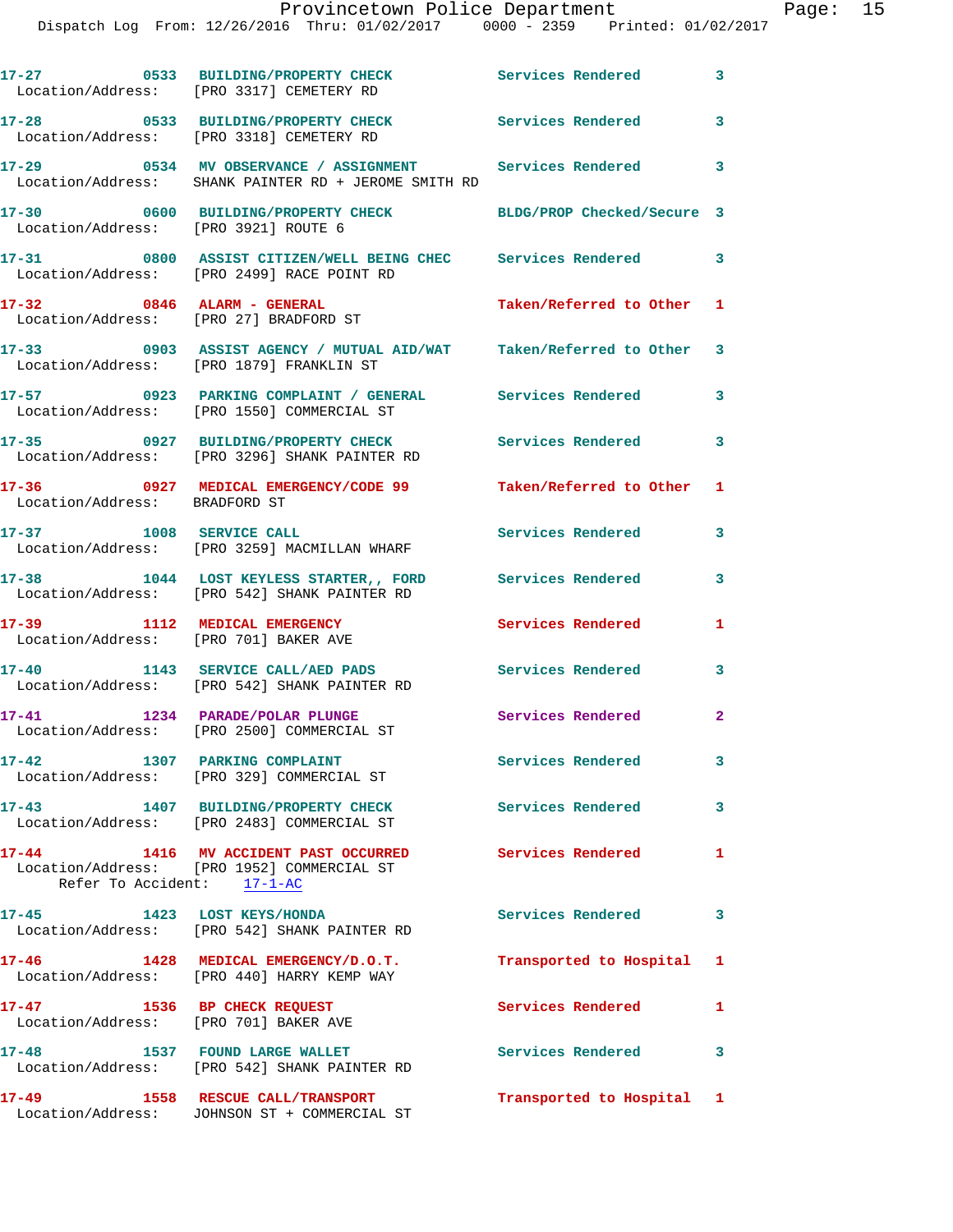|                                      |                                                                                    | Provincetown Police Department                                                 | Page: 16     |  |
|--------------------------------------|------------------------------------------------------------------------------------|--------------------------------------------------------------------------------|--------------|--|
|                                      |                                                                                    | Dispatch Log From: 12/26/2016 Thru: 01/02/2017 0000 - 2359 Printed: 01/02/2017 |              |  |
|                                      | Location/Address: [PRO 385] COMMERCIAL ST                                          | 17-51 1628 BAR CHECK BLDG/PROP Checked/Secure 2                                |              |  |
|                                      | 17-53 1636 BAR CHECK<br>Location/Address: [PRO 2698] COMMERCIAL ST                 | BLDG/PROP Checked/Secure 2                                                     |              |  |
|                                      | 17-54 1643 BAR CHECK<br>Location/Address: [PRO 272] COMMERCIAL ST                  | BLDG/PROP Checked/Secure 2                                                     |              |  |
| 17-55 1654 BAR CHECK                 | Location/Address: [PRO 3117] COMMERCIAL ST                                         | BLDG/PROP Checked/Secure 2                                                     |              |  |
|                                      | Location/Address: [PRO 2849] COMMERCIAL ST                                         | 17-56 1721 BUILDING/PROPERTY CHECK BLDG/PROP Checked/Secure 3                  |              |  |
|                                      | 17-58 2038 FOUND PURSE<br>Location/Address: [PRO 2849] COMMERCIAL ST               | Services Rendered 3                                                            |              |  |
|                                      | Location/Address: [PRO 3259] MACMILLAN WHARF                                       | 17-59 2144 BUILDING/PROPERTY CHECK BLDG/PROP Checked/Secure 3                  |              |  |
|                                      | 17-60 2335 WELLBEING CHECK<br>Location/Address: [PRO 3554] ATLANTIC AVE            | Services Rendered 3                                                            |              |  |
| For Date: $01/02/2017$ - Monday      |                                                                                    |                                                                                |              |  |
| $17 - 61$                            | 0000 LOBBY TRAFFIC<br>Location/Address: [PRO 542] SHANK PAINTER RD                 | Services Rendered 2                                                            |              |  |
|                                      | Location/Address: [PRO 99] COMMERCIAL ST                                           | 17-62 0000 BUILDING/PROPERTY CHECK BLDG/PROP Checked/Secure 3                  |              |  |
|                                      | Location/Address: BRADFORD ST + HOWLAND ST                                         | 17-63 0009 MV OBSERVANCE / ASSIGNMENT Services Rendered 3                      |              |  |
| Location/Address: ROUTE 6 + SNAIL RD |                                                                                    | 17-64 0010 MV OBSERVANCE / ASSIGNMENT Services Rendered                        | $\mathbf{3}$ |  |
|                                      | Location/Address: [PRO 3430] COMMERCIAL ST                                         | 17-65 6952 BUILDING/PROPERTY CHECK Services Rendered                           | $\mathbf{3}$ |  |
| 17-66                                | 0059 BUILDING/PROPERTY CHECK<br>Location/Address: [PRO 2977] COMMERCIAL ST         | Services Rendered                                                              | 3            |  |
| 17-67                                | 0116 BUILDING/PROPERTY CHECK<br>Location/Address: [PRO 444] HIGH POLE HILL         | BLDG/PROP Checked/Secure 3                                                     |              |  |
|                                      | 17-68 0122 BUILDING/PROPERTY CHECK<br>Location/Address: [PRO 3259] MACMILLAN WHARF | Services Rendered                                                              | 3            |  |
| 17-69                                | 0138 MV OBSERVANCE / ASSIGNMENT                                                    | No Action Required                                                             | 3            |  |

Location/Address: [PRO 37] BRADFORD ST

17-70 0149 NOISE COMPLAINT SPOKEN TO 3

Location/Address: [PRO 16] BRADFORD ST

Location/Address: [PRO 447] JEROME SMITH RD

Location/Address: [PRO 3437] MONTELLO ST

Location/Address: [PRO 3359] HARRY KEMP WAY

Location/Address: [PRO 306] COMMERCIAL ST

**17-75 0236 BUILDING/PROPERTY CHECK BLDG/PROP Checked/Secure 3**  Location/Address: [PRO 554] TREMONT ST

**17-71 0153 BUILDING/PROPERTY CHECK BLDG/PROP Checked/Secure 3** 

**17-72 0202 BUILDING/PROPERTY CHECK BLDG/PROP Checked/Secure 3** 

**17-73 0225 BUILDING/PROPERTY CHECK BLDG/PROP Checked/Secure 3** 

**17-74 0230 BUILDING/PROPERTY CHECK BLDG/PROP Checked/Secure 3**